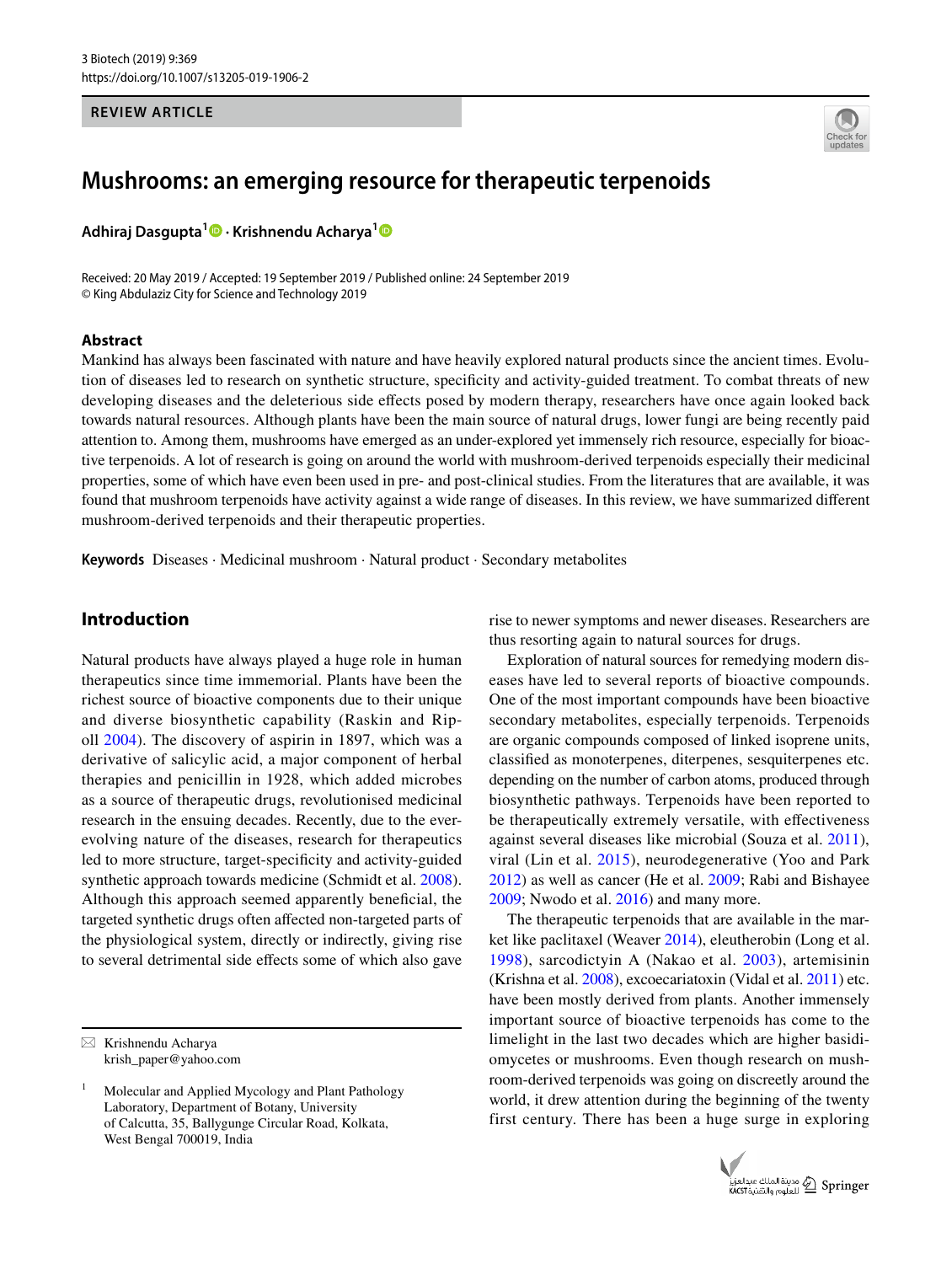mushrooms for therapeutic terpenoids after 2010, which is evident from the frequent scientific papers reporting isolation of new terpenoids. Some of the mushroom terpenoids and their medicinal properties are summarized in Table [1.](#page-1-0)

Three million species of fungi have been predicted to exist in the world (Hawksworth [2012;](#page-10-1) Blackwell [2011\)](#page-10-2) among which 140,000 species are predicted to be mushrooms. Only 14,000 mushrooms have been described till date, amounting to 10% of the total mushroom species (Miles and Chang [2004\)](#page-11-5). Current research is unveiling newer and newer terpenoids from mushrooms, many of which have therapeutic potential. However, numerically, there still is a whole ocean yet to be explored in search for medicinal terpenoids from this group. We have thus made an effort to summarize the mushroom-derived terpenoids reported to have therapeutic significance and their therapeutic properties, which might help the researchers in this field to assess and uncover new therapies for human diseases.

<span id="page-1-0"></span>**Table 1** Mushroom-derived terpenoinds and their therapeutic potential

| Mushroom                                | Terpenoid                                                                                                                                                                                         | Activity                                                                              | References                    |
|-----------------------------------------|---------------------------------------------------------------------------------------------------------------------------------------------------------------------------------------------------|---------------------------------------------------------------------------------------|-------------------------------|
| Ganoderma lucidum                       | Ganoderic acid                                                                                                                                                                                    | Cytotoxicity against hepatoma cells<br>in vitro                                       | Min et al. (2000)             |
|                                         |                                                                                                                                                                                                   | Antihistamine releasing activity in rat<br>mast cells                                 |                               |
|                                         |                                                                                                                                                                                                   | Inhibitory activity against angiotensin<br>converting enzyme                          |                               |
|                                         |                                                                                                                                                                                                   | Hepatoprotective activity                                                             |                               |
|                                         |                                                                                                                                                                                                   | Inhibitory effect on farnesyl protein<br>transferase                                  |                               |
|                                         | Ganoderic acid C and its derivatives                                                                                                                                                              | Inhibit the biosynthesis of cholesterol                                               | Komoda et al. (1989)          |
|                                         | Ganoderic acid F                                                                                                                                                                                  | Atherosclerosis protection                                                            | Morigiwa et al. (1986)        |
|                                         | Triterpenoids                                                                                                                                                                                     | Antioxidative and free radical effects                                                | Rathee et al. $(2012)$        |
|                                         | Ganoderiol, ganodermanontriol, and<br>ganoderic acid                                                                                                                                              | Antiviral activity                                                                    | El-Mekkawy et al. (1998)      |
| Ganoderma pfeifferi                     | Lucialdehyde D, ganoderone A and gano-<br>derone C                                                                                                                                                | Antifungal, antibacterial, and antiviral                                              | Niedermeyer et al. (2005)     |
| <i>Inonotus obliquus</i>                | Trametenolic acid, ergosterol peroxide,<br>3b-hydroxy-8, 24-dien-21-al, ergosterol<br>and inotodiol                                                                                               | Anti-inflammatory and anticancer activi-<br>ties                                      | Ma et al. (2013)              |
| Merulius tremellosus                    | Sesquiterpenedialdehyde (Merulidial 1)                                                                                                                                                            | Antifungal activity                                                                   | Giannetti and Steglich (1978) |
| Marasmius alliaceus                     | Sesquiterpenes                                                                                                                                                                                    | Anticancer activity                                                                   | Anke et al. (1981)            |
| Lentinellus omphalodes Lentinellic acid |                                                                                                                                                                                                   | Antibacterial activity and inhibit protein<br>synthesis in Ehrlich ascetic carcinomas | Rahi and Malik (2016)         |
| Cyathus africanus                       | Cyathanediterpenes (cyathins D, H, neo-<br>sarcodonin, cyathatriol, and 11-O-acetyl-<br>cyathatriol)                                                                                              | Anti-inflammatory properties                                                          | Han et al. (2013)             |
| Antrodia cinnamomea.                    | Antein A                                                                                                                                                                                          | Anti-inflammatory effects                                                             | Zhang et al. $(2019)$         |
|                                         | Antcin B, methylantcinate B                                                                                                                                                                       | Anticancer activity                                                                   |                               |
|                                         | Antcin H                                                                                                                                                                                          | Hepatoprotective activity                                                             |                               |
|                                         | Dehydroeburicoic acid                                                                                                                                                                             | Antidiabeticactivity                                                                  |                               |
|                                         | Eburicoic acid                                                                                                                                                                                    | Antihypertensive activities                                                           |                               |
|                                         | Sesquiterpene lactone antrocin                                                                                                                                                                    | Anticancer activity                                                                   |                               |
|                                         | Antein K                                                                                                                                                                                          | Anticancer activity                                                                   | Ganesan et al. (2019)         |
|                                         | Antrolone                                                                                                                                                                                         | Anti-inflammatory                                                                     |                               |
| <i>Inonotus obliquus</i>                | Inotolactones (A-C), 6β-hydroxy-<br>trans-dihydroconfertifolin, inotodiol,<br>$3\beta$ ,22-dihydroxyanosta-7,9(11),24-<br>triene, 3β-hydroxycinnamolide, and<br>17-hydroxy-ent-atisan-19-oic acid | Antihyperglycemic                                                                     | Ying et al. $(2014)$          |

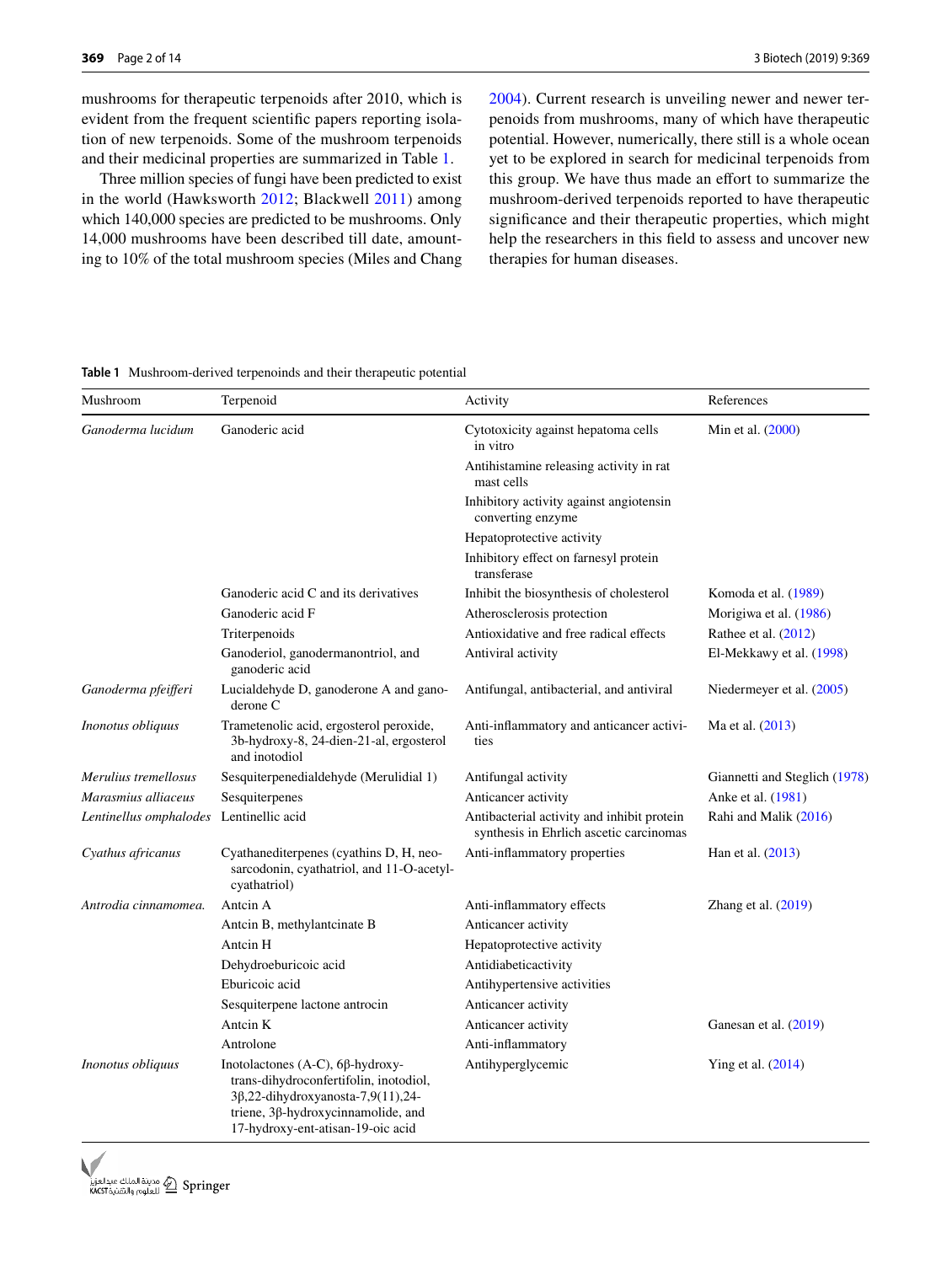#### **Antimicrobial activity**

Due to the rapid evolution of bacterial species acquiring resistance against antibiotics, the search for natural compounds with antibacterial properties is rapidly increasing. In recent research, a number of mushroom extracts have been analysed for potent antibacterial compounds (Gazzani et al. [2011](#page-10-8); Harikrishnan et al. [2012\)](#page-10-9). Many of the secondary metabolites in mushrooms act as antibiotics and are effective against bacteria and fungi (Gilardoni et al. [2007\)](#page-10-10).

*Coprinus* sp. has been reported to exhibit activity against multi-drug-resistant Gram-positive bacteria with Coprinol, a cuparane-type terpenoid (Johansson et al. [2001\)](#page-10-11). Antimicrobial activity of wild edible mushrooms has been widely reported (Lai et al. [2012;](#page-11-11) Giri et al. [2012](#page-10-12)). Pleuromutilin is a tricyclic diterpenoid isolated from *Clitopilus passeckerianus* from which retapamulin, an antibiotic has been derived (Nagabushan [2010;](#page-11-12) Paukner and Riedl [2017\)](#page-12-8). Infections of *Staphylococcus aureus* are becoming dangerous due to the absence of antibiotics for the rapidly evolving bacteria. Sesquiterpenoids from *Ganoderma praelongum* have been reported to show potent inhibitory effect (Ameri et al. [2011](#page-9-0)). *Mycobacterium tuberculosis*, the causal agent of tuberculosis, is responsible for a large number of deaths worldwide. Nambinone A-D and 1-epinambinone B isolated from *Neonothopanus nambi* have been shown to be effective antitubercular drugs (Duru and Cayan [2015\)](#page-10-13). A lanostane triterpenoid, astraodoric acid A from *Astraeus pteridis* and astraodoric acid B from *Astraeus odoratus* have been found to possess antibacterial properties (Stanikunaite et al. [2008](#page-12-9); Arpha et al. [2012\)](#page-10-14). Lanostane triterpenoids ganorbiformins A–G, isolated from *Ganoderma orbiforme* has also been reported to exhibit antimycobacterial activity (Isaka et al. [2013\)](#page-10-15). Hirsutane-type sequiterpenoids from *Stereum hirsutum* have been shown to possess antimicrobial activity (Ma et al. [2014](#page-11-13)). Mushroom extracts from *Fomitopsis rosea*, *F. pinicola*, *Jahnoporus hirtus*, and *Albatrellus flettii* with lanostane triterpenoids are effective against *Enterococcus* species which cause clinical conditions such as urinary tract infections, meningitis, diverticulitis (Liu et al. [2010](#page-11-14); Fisher and Phillips [2009\)](#page-10-16). Arnamial and a number of other sesquiterpene aryl esters have been reported from *Armillaria* sp. to show antimicrobial properties (Misiek and Hoffmeister [2012\)](#page-11-15). Sesquiterpenoid sudasterpurenol A and udalactaranes A and B from *Phlebia uda* have been reported to inhibit fungal spore germination in *Fusarium graminearum* (Schuffler et al. [2012\)](#page-12-10). A sesquiterpene dialdehyde named Merulidial 1 having high antifungal activity has been reported from *Merulius tremellosus*. Some antimicrobial terpenoids are shown in Fig. [1](#page-2-0).



<span id="page-2-0"></span>**Fig. 1** Some antimicrobial terpenoids from mushrooms

## **Antiviral activity**

The search for antiviral drugs is a tedious task for three reasons: virus uses the host cells replicative machinery for propagation, shows structural variability and increased resistance to drugs, and it is difficult to design drugs which will not harm the normal host cells (De Clercq and Field [2006\)](#page-10-17). Around 40 semisynthetic drugs derived from plant metabolites that are under clinical trials for their effectivity against viruses (DeChristopher et al. [2012](#page-10-18)). However, natural products which demonstrate structural diversity and pharmaceutical activities are being considered for antiviral drug designing with particular emphasis on the metabolites from basidiomycetes (De Clercq and Field [2006\)](#page-10-17).

Both crude extracts and isolated compounds from mushrooms exert their antiviral effect by inhibiting viral enzymes, synthesis of viral nucleic acid or viral infection of mammalian cells. The triterpenoids from *Ganoderma pfeifferi* as well as other *Ganoderma* sp. such as ganodermadiol, lucidadiol and applanoxidic acid G, depict in vitro antiviral activity against influenza virus type A and ganodermadiol is also active against herpes simplex virus type 1. Eleven mushroom species including *Daedaleopsis confragosa*, *Datronia mollis*, *Ischnoderma benzoinum*, *Laricifomes officinalis*, *Lenzites betulina*, *Trametes gibbosa* and *T. versicolor* have been reported to produce effective antiviral compounds (Kabanov et al. [2011;](#page-10-19) Teplyakova et al. [2012](#page-12-11)). *Agrocybe salicacola* is known to produce agrocybone which has been identified as a novel illudane–illudane bis-sesquiterpene and reported to exhibit weak antiviral activity against respiratory syncytial virus (RSV). Some terpenoids with antiviral activity are illustrated in Fig. [2.](#page-3-0)

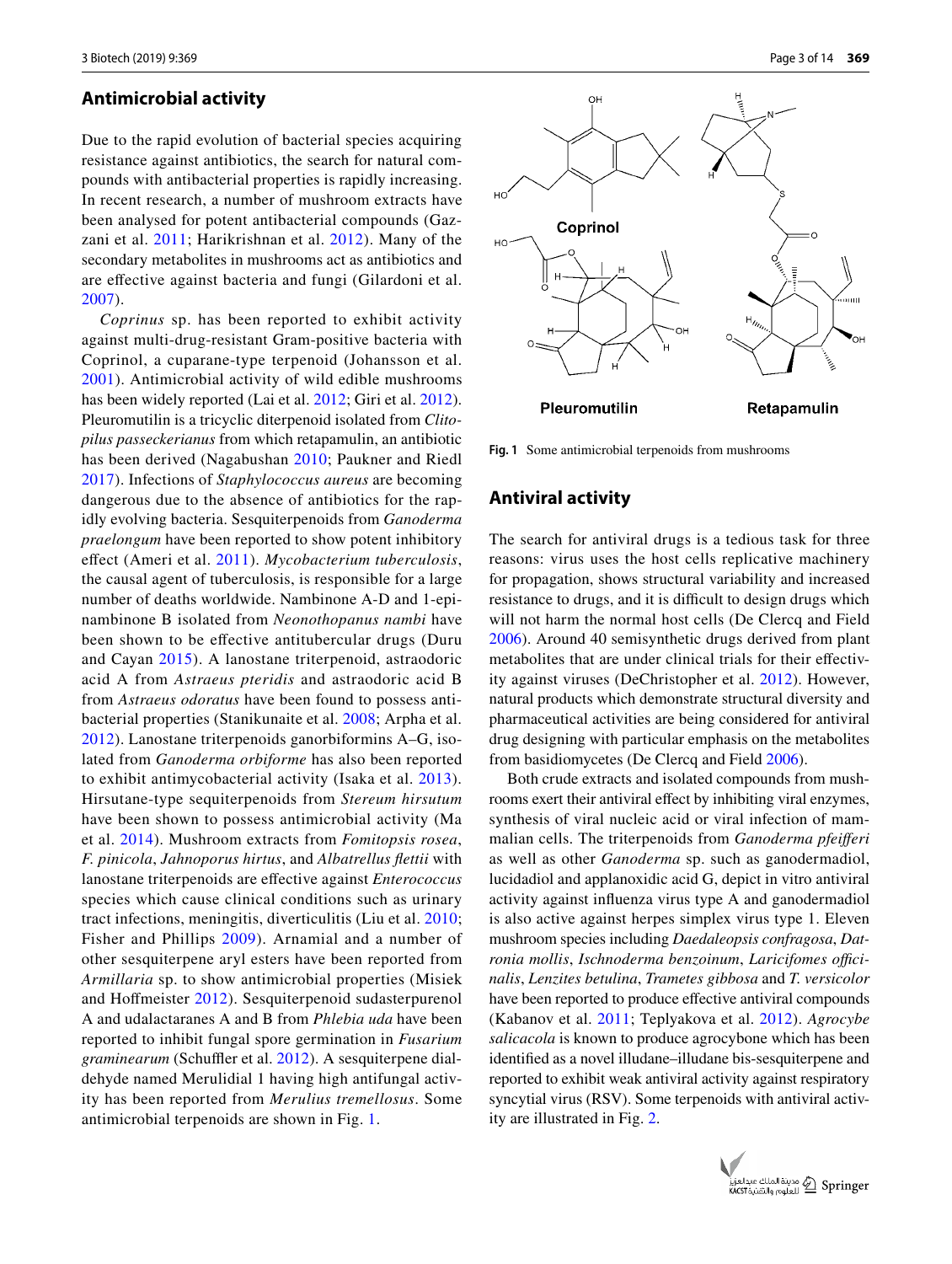

<span id="page-3-0"></span>**Fig. 2** Terpenoids with antiviral activity

The deadliest viral disease affecting the population worldwide is AIDS (acquired immune-deficiency syndrome) caused by infection of HIV-1 (human immunodeficiency virus type I) for which no cure has been found till date. However, research to combat HIV-1 with natural products is ongoing and several bioactive compounds from mushrooms, specifically the low molecular weight triterpenoids, pose to be potential antiviral candidates (Asres et al. [2005](#page-10-20)).

Colossolactones which are lanostane triterpenes isolated from *Ganoderma colossum* have been shown to be active against HIV-1 with a few variants such as colossolactone V, colossolactone G, and schisanlactone A (El Dine et al. [2008](#page-10-21)). Ganoderic acid GS-2, 20-hydroxylucidenic acid N, 20(21)-dehydrolucidenicacid N and andganoderiol F are lanostane triterpenoids from *Ganoderma sinense* which are effective against HIV-1 protease under in vitro examinations (Sato et al. [2009\)](#page-12-12). Several anti-HIV-1 protease compounds have also been identified from *Ganoderma lucidum*.

# **Antiparasitic activity of terpenoids**

Malaria is one of the most devastating parasitic infections and not many therapeutic agents are yet available with antimalarial activities (Anthony et al. [2012](#page-10-22); Kulangara et al. [2012\)](#page-11-16). The bioactive compounds from mushrooms have been analysed for their antiplasmodial activities and six lanostane terpenoids have been identified from *Ganoderma lucidum*



with in vitro antiplasmodial potency (Adams et al. [2010](#page-9-1)). Sterostrein A, one of the five terpenoids from *Stereum ostrea* show antimalarial activity against *P. falciparum* (Isaka et al. [2012\)](#page-10-23). A novel poisonous mushroom *Neonothopanus nambi* (*Marasmiaceae*) has six sesquiterpenes; aristolane, a dimeric sesquiterpene and aurisin A, which act as antiparasitic agents (Kanokmedhakul et al. [2012\)](#page-10-24). Aurisin A and aurisin K are effective against *Plasmodium falciparum* and *Mycobacterium tuberculosis* (Kanokmedhakul et al. [2012](#page-10-24)). Several sesquiterpenoids and triterpenoids from mushrooms have been analysed for their antiplasmodial activities.

Leishmaniasis is another parasitic disease which affects around 350 million people worldwide, having spread to more than 90 countries in the tropical and sub-tropical regions (World Health Organization [2015\)](#page-12-13) and ranks as the ninth largest disease affecting population (Alvar et al. [2012](#page-9-2)). The incidences of visceral leishmaniasis (VL) ranges from affecting 200,000–400,000 individuals every year and is endemic to the Indian subcontinent and regions of Africa. Pentavalent antimonials form the first line of defence against different forms of *Leishmania*, however, its use has been restricted taking into consideration its efficacy and development of resistance against a particular drug to the constant evolution of the pathogen (World Health Organization [2015](#page-12-13)). Drugs which formed the first line of oral treatment, one of them being miltefosine, had been declined due to its inefficacy, relapse of symptoms and gastrointestinal toxicity (Sundar et al. [2014](#page-12-14); Pandey et al. [2009](#page-11-17)). Other drugs such as paramomycin show systemic hepato-toxicity despite high cure rates (Sundar et al. [2014\)](#page-12-14). The WHO Advisory Panel for Leishmaniasis Control had suggested the use of liposomal amphotericin B for the elimination of VL from India (World Health Organization [2010\)](#page-12-15). The identification of immunomodulatory substances from basiodiomycetes provides an alternative to produce therapeutic medication for the prevention and treatment of *Leishmania*. However, current research in this area has remained limited to only a few mushroom species. Isolation of a novel compound, 5-heptadeca-8 =  $Z$ , 11 =  $Z$ , 16-trienyl resorcinol, from a polypore mushroom, *Merulius incarnates* (Corticiaceae), was the first report of such substance which inhibited the growth of the parasite in vitro with no toxicity on Vero cells (Jin and Zjawiony [2006](#page-10-25)). Two terpenoids, hypnophilin and panepoxydone, isolated from *Lentinus strigosus* (Polyporaceae, a basidiomycete), inhibited the growth of *Leishmania amazonensis* (amastigote-like) (Souza-Fagundes et al. [2010\)](#page-12-16). *Agaricus blazei* extract showed its activity against *L. amazonensis*, *L. chagasi*, and *L. major* in vitro and against *Leishmania amazonensis* in vivo (Valadares et al. [2011\)](#page-12-17). Extracts of *Astreus hygrometricus* showed differential antileishmanial effect against *L. donovani* promastigotes and intracellular amastigotes in vitro (Mallick et al. [2014](#page-11-18)). The isolation and structural elucidation of a novel triterpene Astrakurkurone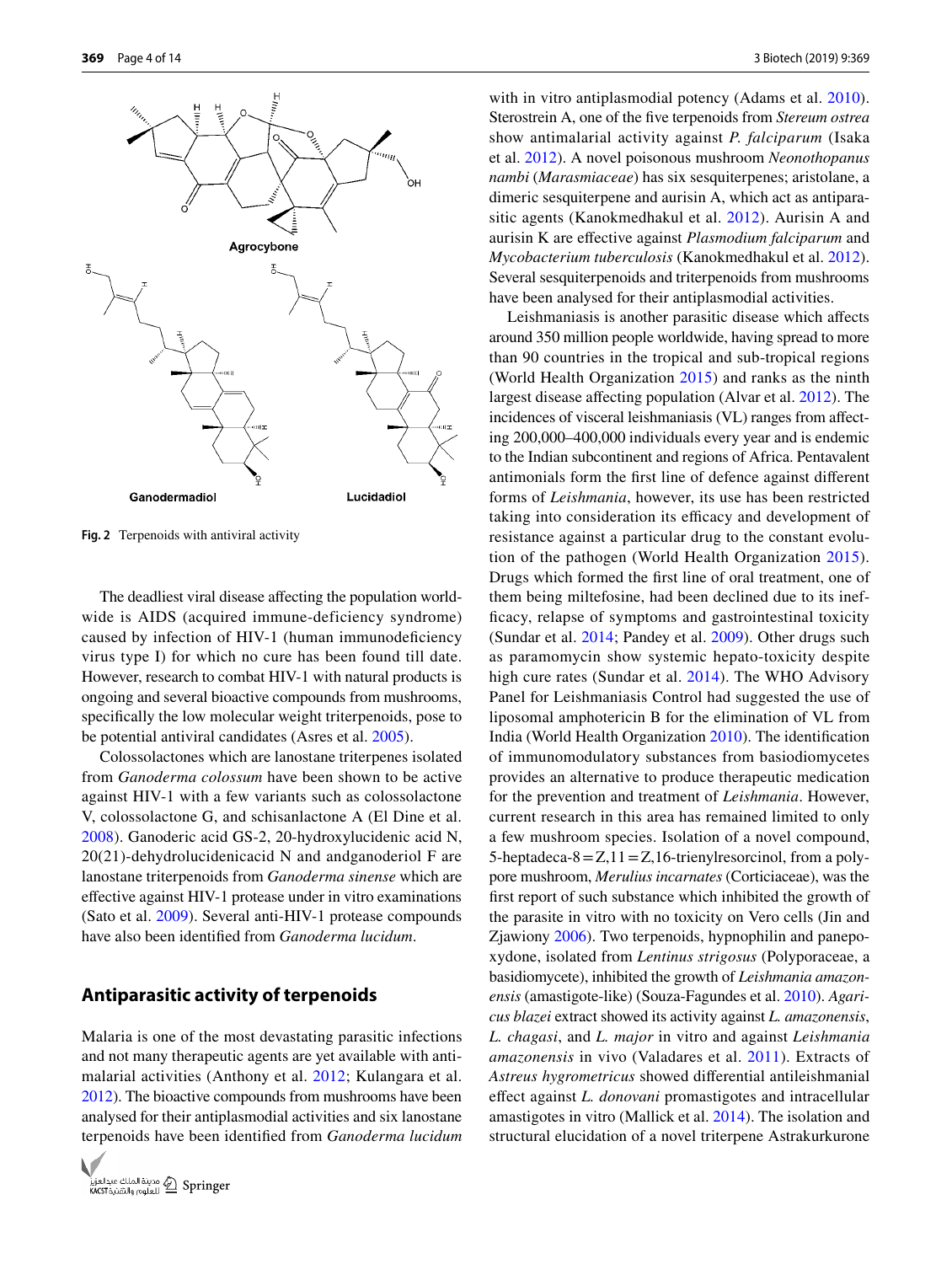showed its effectivity against promastigotes (Lai et al. [2012](#page-11-11)). Continuation of this work by another group and search for antileishmanial compounds in other mushrooms identified *Grifola frondosa* ethanolic extracts to be effective against promastigotes (Sultana et al. [2018\)](#page-12-18). Chemical characterization of the semi-purified fraction showed that it is a mixture of isomers of phthalic acid.

Apoptosis has been demonstrated as a distinct cell death mechanism which is employed for the removal of deleterious cells. The generation of reactive oxygen species (ROS) from mitochondria serve as signals for inducing apoptosis (Halliwell and Gutteridge [1990\)](#page-10-26). The presence of a single mitochondria in *Leishmania* makes it an ideal drug target. The extracts of *G. frondosa* induce oxidative stress and caspase independent apoptosis which was confirmed by morphological alteration and increased proportion of cells in the sub  $G_0/G_1$  phase (Sultana et al. [2018\)](#page-12-18). The extract from *G. frondosa* was found to be more effective than the activity of miltefosin, paramomycin and amphotericin as indicated from increased NO production and production of pro-inflammatory cytokines such as IL-12, IL-1β and TNF-α (Sultana et al. [2018](#page-12-18)). Figure [3](#page-4-0) illustrates a few antiparasitic terpenoids from mushrooms.

The effects of Astrakurkurone as antileishmanial product have been associated with the selective production of ROS which target disruption of parasite mitochondria and induce apoptosis (Mallick et al. [2015\)](#page-11-19). More specifically, Astrakurkurone was found to alter the protein and lipid composition of promastigotes and result in exposure of phosphatidylserine to the outer leaflet of plasma membrane which is an event that marks the late stages of apoptosis (Mallick et al. [2015,](#page-11-19) [2016\)](#page-11-20). The increase in ROS was also correlated with depletion of glutathione levels, increase in



<span id="page-4-0"></span>**Fig. 3** A few mushroom-derived terpenoids with activity against parasites **Fig. 4** Two antioxidant terpenoids reported from mushroom source

lipid peroxidation, and rise in intracellular calcium which linked these cellular changes to apoptosis of Leishmanial cells. These reports point to the fact that further research could refine the antileishmania leads indentified in Astrakurkurone. Its potency has been demonstrated by its ROS mediated, mitochondria-dependent and caspase-independent apoptosis in *L. donovani* promastigotes which demonstrates the effectivity of a novel triterpene from an Indian mushroom species.

#### **Antioxidant activity**

Stress often leads to the production of reactive oxygen species which cause oxidation of cell membrane and organ damage due to the activity of free radicals. It is a common phenomenon under aging and disease conditions of cancer, diabetes, cardiovascular disease, neurodegenerative disorders, bacterial and fungal infections, inflammations etc. (Thetsrimuang et al. [2011;](#page-12-19) Alfadda and Sallam [2012\)](#page-9-3). These free radicals stabilize by interacting with DNA, lipids and proteins leading to oxidative damage and affecting metabolism and cellular processes. Antioxidants counter the effect of free radicals and terminate such reactions (Halliwell [2012\)](#page-10-27). The identification of natural products with antioxidant and therapeutic potential for delaying the aging process as well as in controlling oxidative damage is an important field of research.

For many years now, wild mushrooms have been analysed for their antioxidant properties and a number of reports have been made (Dasgupta et al. [2014](#page-10-28), [2015](#page-10-29); Acharya et al. [2017](#page-9-4)). Sesquiterpenoids from *Stereum hirsutum* have been isolated which show mild antioxidant activity analysed from DPPH assay (Ma et al. [2014](#page-11-13)). Sesquiterpenes such as 2, 5-cuparadiene-1, 4-dione (Fig. [4](#page-4-1)), enokipodin B and enokipodin D (Fig. [4\)](#page-4-1) from *Flammulina velutipes* has been reported to show antioxidant activity in DPPH scavenging assays (Wang et al. [2012\)](#page-12-20). Extracts of *Ganoderma lucidum* have been reported to show potential antioxidant activity in DPPH assays and potency in reducing ferric ions to ferrous ions. The isolation and identification of terpenoids for their antioxidant properties remains open for future research.



2,5-Cuparadiene-1,-dione

**Enokipodin D** 

<span id="page-4-1"></span>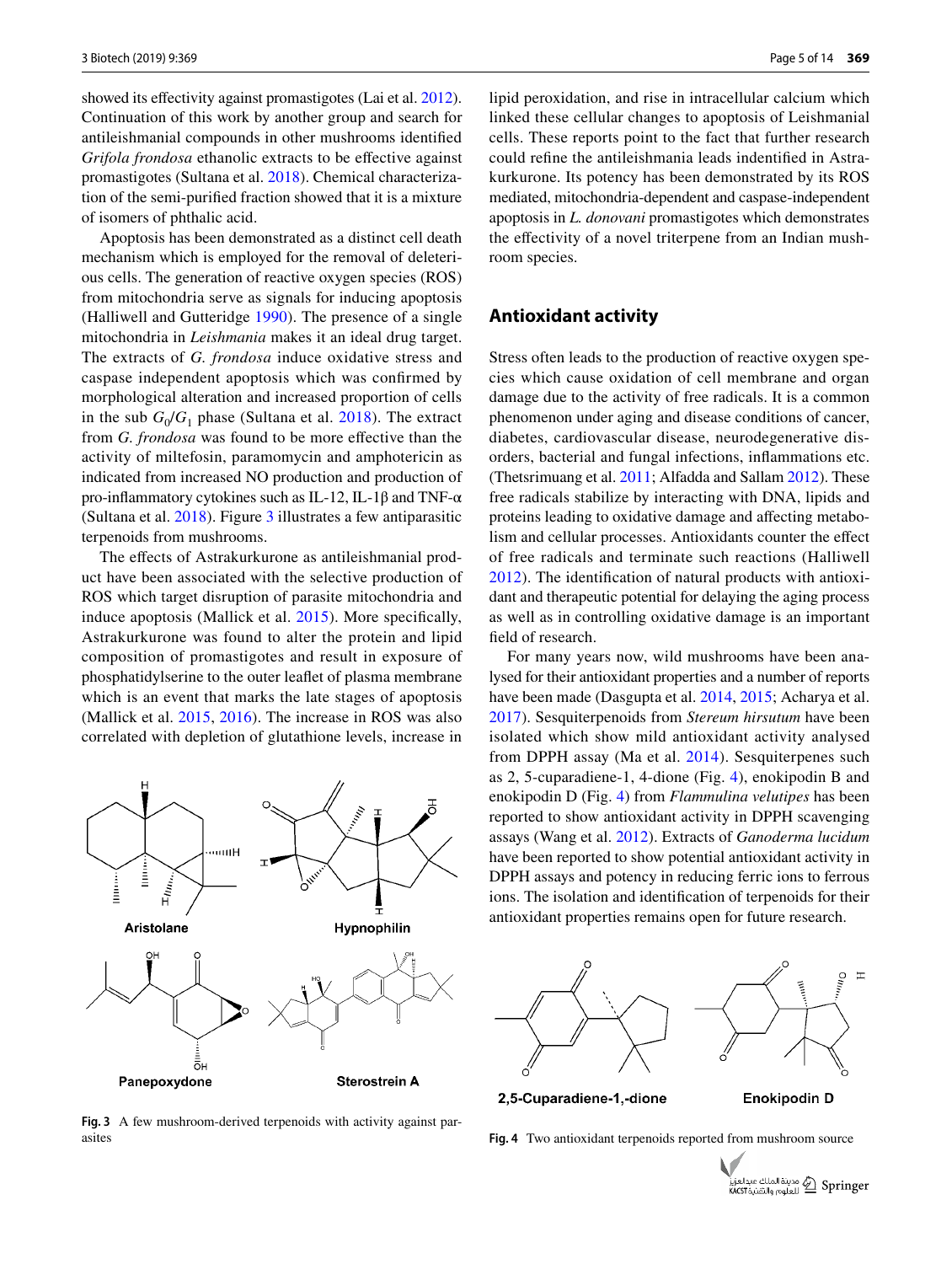#### **Anti‑inflammatory activity**

The largest group of anti-inflammatory constituents in mushrooms is composed of terpenes which have been isolated from a wide variety of strains, some of which are presented in Fig. [5](#page-5-0). Ethyl acetate extracts of *Cyathus africanus* produced five novel cyathane diterpenes, identified as cyathins D, H together with three diterpenes neosarcodonin, cyathatriol, and 11-*O*-acetylcyathatriol (Han et al. [2013](#page-10-6)). Neosarcodonin, Cyathins D-H 3 and 5, as well as and 11-O-acetylcyathatriol, showed potent inhibition activity against NO production in lipopolysaccharide-mouse monocyte activated macrophage and inhibition of inflammation.

Three diterpenes from *C. hookeri* such as cyathin, (12R)- 11a, 14a-epoxy-13a, 14b, 15-trihydroxycyath-3-ene, and erinacine I have been reported, each of which show antiinflammatory properties (Xu et al. [2013](#page-12-21)). They also act by inhibiting NO production in mouse monocyte–macrophages. Triterpenes have also been reported to possess anti-inflammatory properties (Dudhgaonkar et al. [2009](#page-10-30)).

Extracts of *Ganoderma lucidum* rich in triterpenes are effective in lipopolysaccharide- (LPS-) stimulated macrophages. These bioactive terpenes suppress the secretion of inflammatory cytokine tumor necrosis factor- $\alpha$  (TNF- $\alpha$ ) and interleukin-6 (IL-6), as well as the inflammatory mediators nitric oxide (NO) and prostaglandin E2 (PGE2), from LPSstimulated murine RAW 264.7 cells. These terpenes also downregulate LPS-dependent expression of inducible nitric oxide synthase (iNOS) and cyclooxygenase 2 (COX-2) in RAW 264.7 cells. Inhibition of transcription factor NF-κB forms the basis for the anti-inflammatory properties of these triterpenes. They further downregulate the expression of AP-1 subunit of c-Jun and inhibit LPS-dependent AP-1-DNA binding activity which also downregulates the MAPK activity. Lanostane-type triterpenoids from *Ganoderma lucidum* have also been shown to possess anti-inflammatory properties. Nine lucidenic acids and four ganoderic acids have been isolated from *G. lucidum*, which have been shown to inhibit

# $\mathbf{F}$  $O-H$ Cyathatriol Neosarcodonin

<span id="page-5-0"></span>**Fig. 5** Two mushroom-derived terpenoids with anti-inflammatory activity



12-*O*-tetradecanoylphorbol-13-acetate induced inflammation in experiments with mice (Akihisa et al. [2005\)](#page-9-5).

# **Terpenoids active against neurodegenerative diseases**

Alzheimer's is the most common form of dementia that strikes people above the age of 65 (Salmon [2012](#page-12-22)). It is a progressive neurological disorder which occurs due to the accumulation of insoluble plaques around the neural cells and fibrillar deposits of hyperphosphorylated tau proteins resulting in decrease in neurotransmitter signalling and death of cells (Duyckaerts et al. [2009\)](#page-10-31). Lack of treatment for Alzheimer's calls for the need to identify novel compounds from natural sources (Pasinetti [2012](#page-11-21); Young [2013\)](#page-13-3).

The fruiting body of *Antrodia camphorata* produces labdane diterpenes which have been predicted to show neuroprotective effects in vitro. These terpenoids also prevented serum deprivation-induced PC12 cell apoptosis (Huang et al. [2005;](#page-10-32) Lu et al. [2008\)](#page-11-22) and suppressed amyloid β-peptide (Aβ) accumulation which is the main component of the plaques.

Extracts of *Hericium erinaceus* revealed terpenoids hericenones and erinacines which show the ability to cross the blood–brain barrier and are active neurotrophic factors particularly effective against neurodegenerative disorders (Moldavan et al. [2007;](#page-11-23) Ma et al. [2010](#page-11-24); Kawagishi and Zhuang [2008\)](#page-10-33). 3-hydroxyhericenone F has been reported to be active against ER stress dependent neuronal cell death (Ueda et al. [2008](#page-12-23)). Oral administration of erinacine A has been shown to significantly increase the level of nerve growth factor (NGF) in laboratory experiments with the rat's locus coeruleus and hippocampus, but not in the cerebral cortex indicating its efficacy to combat neurological disorders. Cyathane diterpenoids from *Sarcodon scabrosus* produce scabronines and sarcodonins with sarcodonin G and A being most effective (Shi et al. [2011](#page-12-24)). In another report, scabronine M inhibited NGF-induced neurite outgrowth in PC12 cells probably by suppressing the phosphorylation of the receptor Trk A and the extracellular signal regulated kinases (ERK) (Liu et al. [2012\)](#page-11-25). Cyrneines A and B are cyathane diterpenes from *Sarcodon cyrneus* which are active in neurite outgrowth in the PC12 cell and enhance neurite outgrowth in a Rac1 dependent mechanism (Marcotullio et al. [2006;](#page-11-26) Obara et al. [2007](#page-11-27)). Structures of a few mushroom-derived terpenoids are presented in Fig. [6](#page-6-0).

#### **Antitumor activities of terpenoids**

Compounds which can counteract the growth of malignant tumors possess antitumor properties and many bioactive compounds having anticancer properties have been identified from mushrooms (de Silva et al. [2012](#page-10-34); Petrova [2012](#page-12-25)).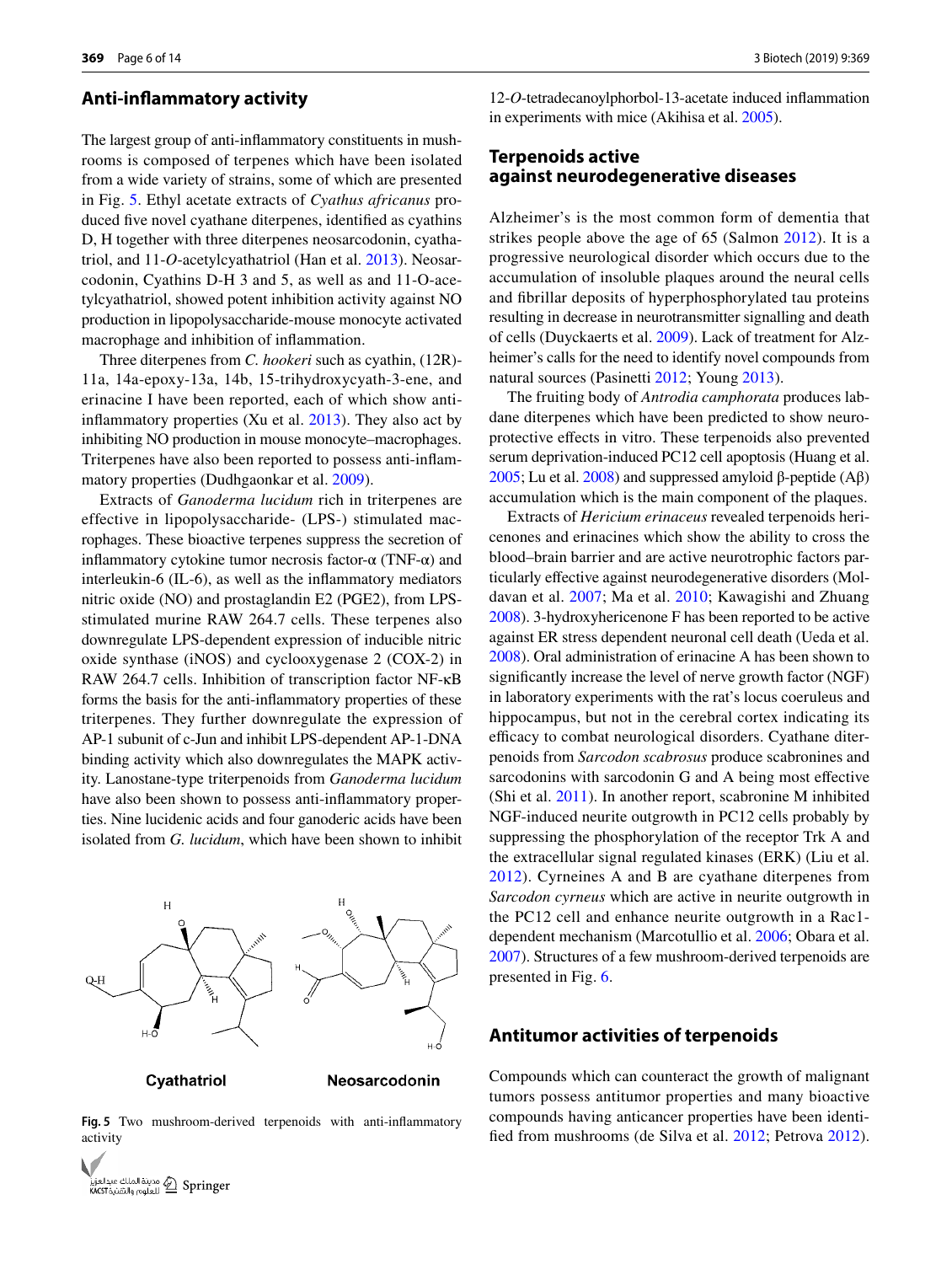<span id="page-6-0"></span>**Fig. 6** Some antineurodegenerative terpenoids derived from mushrooms



Extracts from *Tricholoma giganteum* have been shown to be effective against benzopyrene-induced lung cancer in mice (Chatterjee et al. [2016](#page-10-35)). Terpenoids have been particularly effective with potent antitumor properties. A few mushroom terpenoids with antitumor activity are illustrated in Fig. [7](#page-7-0).

*Ganoderma* species show an accumulation of triterpenes which have been identified as anticancer agents (Paterson [2006;](#page-11-28) Cheng et al. [2010;](#page-10-36) de Silva et al. [2012](#page-10-34); Wu et al. [2012](#page-12-26)). Cytotoxic effects of triterpenoids such as ganoderic acids, lucidimols, ganodermanondiol, ganoderiol F and ganodermanontriol on various cancer cells have been demonstrated (Chen and Chen [2003;](#page-10-37) Sliva [2003](#page-12-27); Chang et al. [2006](#page-10-38); Tang et al. [2006](#page-12-28); Weng and Yen [2010](#page-12-29)). These have also been reported to inhibit human cervical cancer cells and have also been considered for the prevention of colitisassociated cancer (Cheng et al. [2010](#page-10-36); Xu et al. [2010](#page-12-30)).

Extracts from *Ganoderma lucidum* which are enriched with triterpenoids inhibit the growth of hepatoma cells by suppressing protein kinase C and activating mitogen-activated protein kinases (Lin et al. [2003\)](#page-11-29). Hepatoprotective

activity of mushrooms have been widely analysed in recent studies (Acharya et al. [2012;](#page-9-6) Chatterjee et al. [2012\)](#page-10-39). Ganoderic acid T acts via an intrinsic pathway and brings about mitochondrial dysfunction leading to apoptosis and prevents lung tumor cells (Tang et al. [2006](#page-12-28)). Semisynthetic modification of ganoderic acid T have been carried out to formulate effective anticancer agents (Liu et al. [2012](#page-11-25)). GA-Me, a ganoderic acid fraction has been tested on human colon cancer cells for its cytotoxicity which also acts via the mitochondria-dependent apoptotic pathway (Chen et al. [2008](#page-10-40)). Ganoderic acid DM, another triterpenoid isolated from *G. lucidum* has been reported to effectively inhibit cell proliferation and colony formation in MCF-7 human breast cancer cells by inducing cell cycle  $(G<sub>1</sub>)$  arrest and apoptosis in MCF-7 cells (Liu et al. [2012](#page-11-25); Wu et al. [2012\)](#page-12-26). In addition, fruiting bodies of a new strain of *G. lucidum* (YK-02) show the presence of lucidenic acids A, B, C, and N which are effective on hepatoma cells (Weng et al. [2007](#page-12-31)). Furthermore, a new ganoderic acid named 3α, 22β-diacetoxy-7α-hydroxy-5α-lanosta-8, 24E-dien-26-oic acid has been isolated from

![](_page_6_Picture_8.jpeg)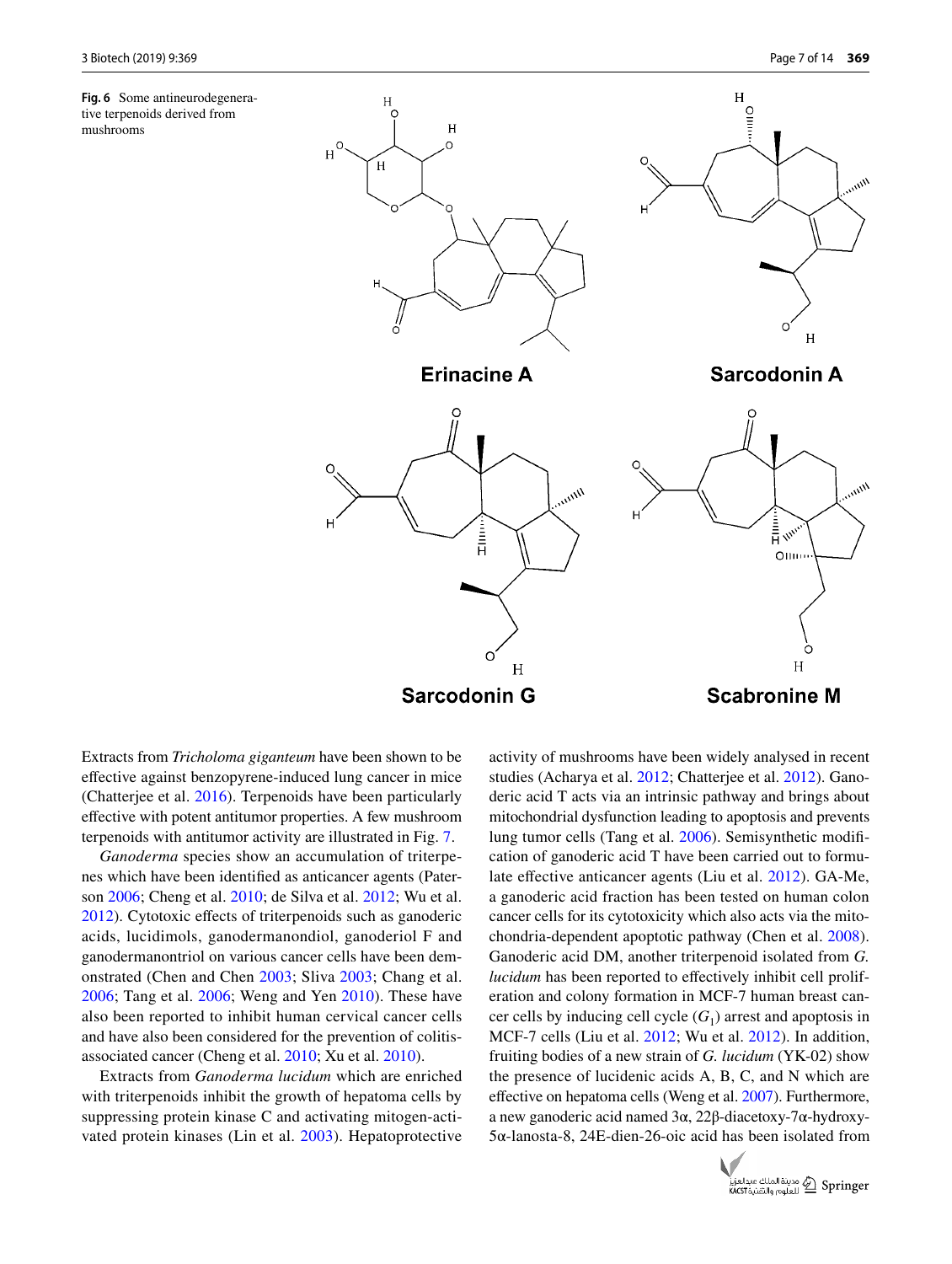![](_page_7_Figure_2.jpeg)

<span id="page-7-0"></span>**Fig. 7** Terpenoids purified from mushrooms with antitumor activity

![](_page_7_Picture_4.jpeg)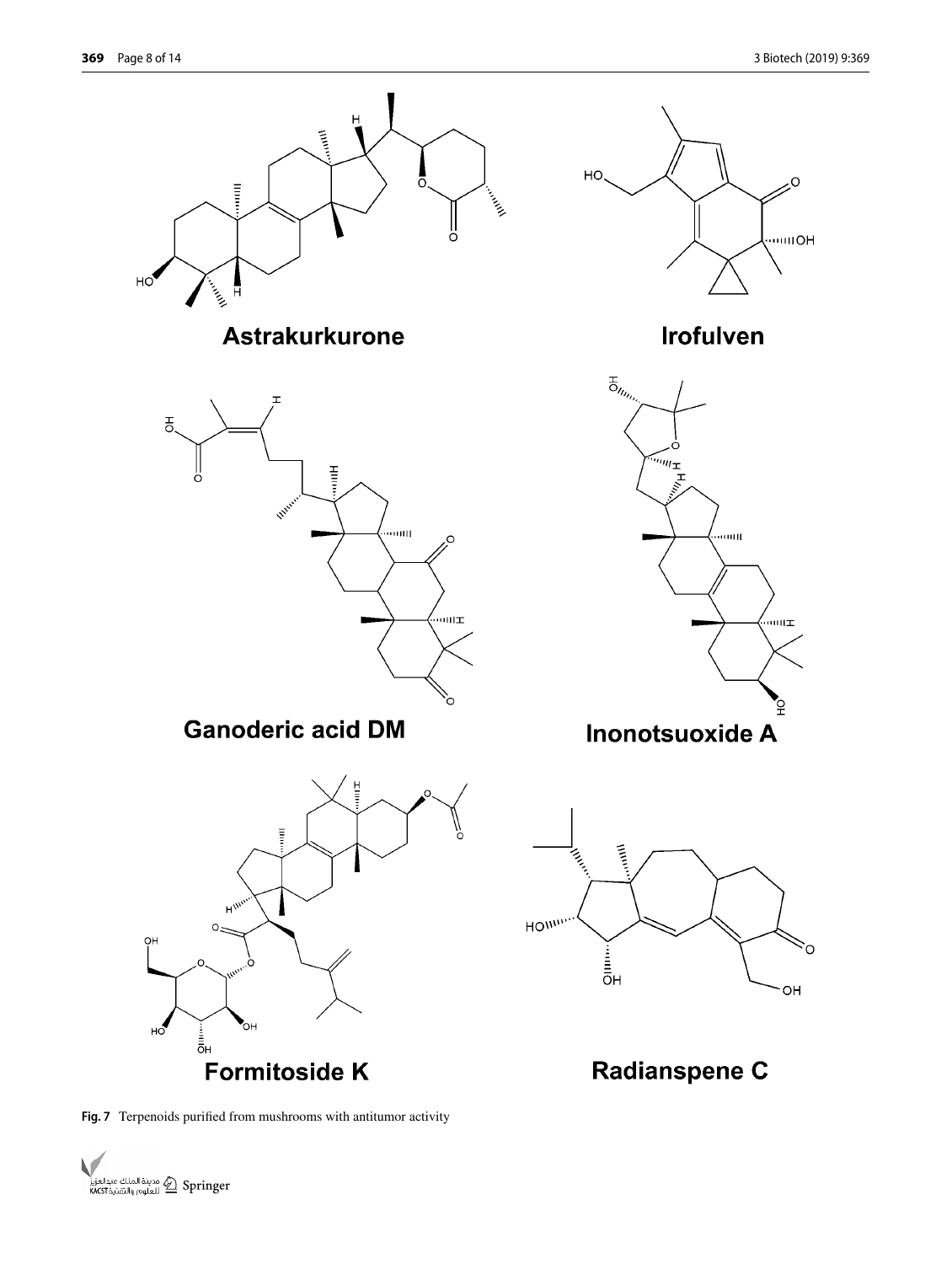*G. Lucidum* with considerable cytotoxic activity (Li et al. [2013\)](#page-11-30). *Ganoderma lucidum* AF (an antlered form of *G. lucidum*) accumulates a higher number of triterpenes than normal *G. lucidum* and has immunomodulatory and antitumor effects (Nonaka et al. [2008](#page-11-31); Watanabe et al. [2011](#page-12-32)). The crude extract of *G. zonatum* contains lanostane-type triterpenoids, steroids and a benzene derivative (Kinge and Mih [2011\)](#page-11-32). The lanostane triterpenoid, ganoderic acid Y showed moderate cytotoxicity against two human tumor cell lines, SMMC-7721 (liver cancer) and A549 (lung cancer).

A new sesquiterpene with a novel carbon skeleton, flammulinol A, new isolactarane sesquiterpene and six isolactarane-related norsesquiterpenes, flammulinolides A-G, as well as sterpuric acid, were isolated from *Flammulina velutipes* with Flammulinolide C showing cytotoxicity against HeLa cells (Wang et al. [2012\)](#page-12-20). A range of bioactive sesquiterpenoids active against human cancer cell lines have been isolated from *F. velutipes* (Wang et al. [2012\)](#page-12-20).

Fomitoside-K, a lanostane triterpene glycoside from the fruiting bodies of *Fomitopsis nigra* acts via the ROS-dependent mitochondrial apoptosis pathway and induced apoptosis of human oral squamous cell carcinomas (Bhattarai et al. [2012](#page-10-41); Lee et al. [2012\)](#page-11-33). Novel lanostane-type triterpenoids with potent anticancer effects have been reported from *Inonotus obliquus*. The structures of these triterpenoids inonotsuoxides A and B (Nakata et al. [2007\)](#page-11-34), inonotsulides group A, B, and C (Taji et al. [2007](#page-12-33)), inonotsutriols group A, B, and C (Taji et al. [2008a](#page-12-34)), inonotsutriols D, and E (Tanaka et al. [2011](#page-12-35)), lanosta-8, 23E-diene-3β, 22R, 25-triol, lanosta-7:9, 23E-triene-3β,22R, 25-trioland 3β-hydroxylanosta-8, 24-dien-21-al (Taji et al. [2008b](#page-12-36)), from the *I. obliquus* sclerotia have been reported. They bring about caspase 3-dependent apoptosis and inhibit cell proliferation (Nomura et al. [2008](#page-11-35)).

Very recently, Dasgupta et al. [\(2019](#page-10-42)) reported a sesquiterpenoid from *Astraeus hygrometricus,* Astrakurkurone to induce mitochondria-mediated apoptosis in liver cancer, by modulating Bcl-2 family proteins. They have demonstrated that this sesuiterpenoid is effectively cytotoxic towards liver cancer in vitro and shown possible interaction of the drug with antiapoptotic Bcl-2 family proteins which facilitates apoptosis.

Some additional lanostane-type triterpenes such as spiroinonotsuoxodiol, inonotsudiol A and inonotsuoxodiol A have been discovered with moderate cytotoxic activity. Five lanostanes (24-triene-21-oic acid, 3β, 15α-dihydroxylanosta-7, 9, dehydroeburicoic acid, dehydrosulphurenic acid, 15α-acetyl-dehydrosulphurenic acid and sulphurenic acid and three ergostane type triterpenes (zhankuicacid A, methyl zhankuic acid A and zhankuic acid C) have been isolated from the fruiting bodies of *A. camphorata*, and exhibit in vitro cytotoxic effects analysed against human breast cancer cells (Yeh et al. [2009](#page-13-4)). Antrocin from *A. camphorata* has been reported to show the strongest antiproliferative effect against MDA-MB-231 and MCF-7 cells (Rao et al. [2011](#page-12-37)).

Many lanostane-type triterpene acids have been isolated from the epidermis of the sclerotia of *Wolfiporia extensa* (*Poria cocos*). Among these, the new derivative 25-methoxyporicoic acid A has been shown to inhibit skin tumor promotion (Akihisa et al. [2009\)](#page-9-7). 13 new guanacastane-type diterpenoids, named radianspenes have been identified from the fermentation products of *Coprinellus radians* (*Coprinus radians*) of which radianspene C shows antitumor activity against MDA-MB-435 cells (Ou et al. [2012](#page-11-36)).

Irofulven also known as 6-hydroxymethylacylfulvene and MGI-114 is an effective semisynthetic anticancer agent. It is derived from illudin-S, a sesquiterpenoid isolated from mushroom *Omphalotus illudens* (McMorris et al. [1996](#page-11-37); McMorris [1999;](#page-11-38) Schobert et al. [2011](#page-12-38)). Sesquiterpene synthases and illudin biosynthesis genes have been identified from the genome sequence of *O. olearius* as well. Irofulven shows activity in nano-molar range against human cancer cell lines, advanced melanoma (Pierson et al. [2002](#page-12-39)), renal cell carcinoma (Alexandre et al. [2007](#page-9-8)) and is a potential inhibitor of DNA synthesis which induces apoptosis in malignant cells (Kelner et al. [2008;](#page-11-39) Raymond et al. [2004](#page-12-40)). The precise molecular mechanism of this compound remains yet to be deciphered. However, irofulven has been reported to show antitumor activity in combination with other anticancer agents (Kelner et al. [2008\)](#page-11-39), and antiangiogenic or chemotherapeutic drugs (Dings et al. [2008\)](#page-10-43). Ongoing research promises to identify and isolate novel bioactive compounds from the rich source of Basidiomycota with research on therapeutic potential of these metabolites.

#### **Conclusion**

Almost 90% of therapeutic and semisynthetic drugs yet discovered have come from plants, bioactive constituents from mushrooms can add vast resources to the repertoire of modern day therapeutics. In recent times, mushrooms have slowly emerged as a rich resource for bioactive terpenoids. Terpenoids are among the most potent bioactive compounds in mushrooms with at least 5 monoterpenes, 70 sesquiterpenes, 44 diterpenes and 166 triterpenes having been discovered and analysed for their anticancer, antitumor, antimicrobial properties and effectivity in countering neurodegenerative diseases (Duru and Cayan [2015\)](#page-10-13). Terpenoids exhibit a range of therapeutic and curative properties. As such, it has the potential for large-scale impact and can be safely called the penicillin of modern medicine. The plethora of terpenoids isolated from mushroom and their cytotoxic potential against cancer cells provides a path for enhanced drug designing based on

![](_page_8_Picture_12.jpeg)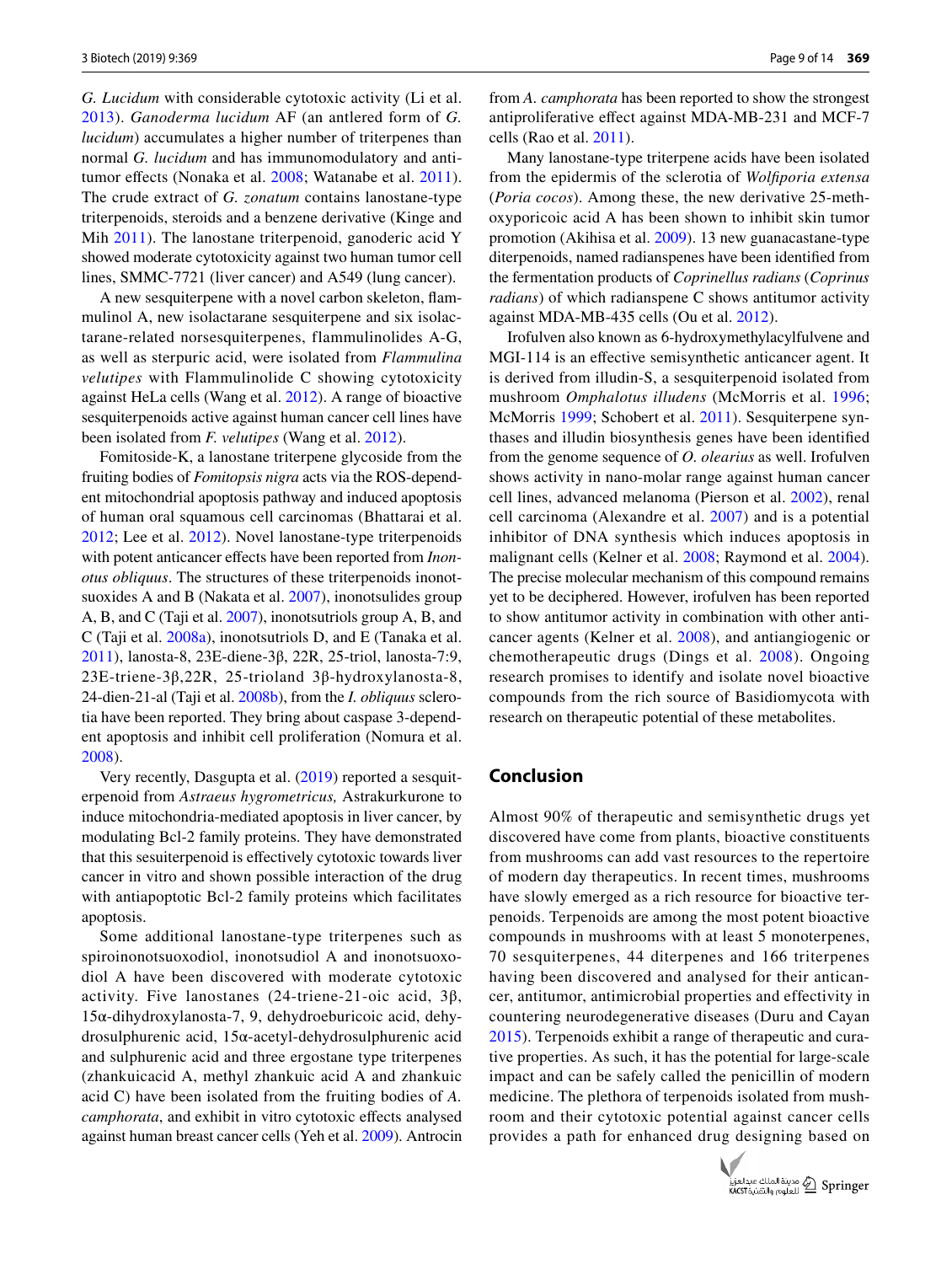![](_page_9_Figure_2.jpeg)

<span id="page-9-9"></span>**Fig. 8** An outline of the therapeutic potential of mushroom-derived terpenoids

natural products with the added advantage of minimum collateral damage of normal cells. Recent research has isolated terpenoids from mushrooms and identified their potential as pharmaceutical products providing a boon to the medicinal field (Khan and Tania [2012\)](#page-11-40). The role of mushroom terpenoids in medicinal science is summarized in Fig. [8.](#page-9-9)

In the modern world, the ever-evolving drug-resistant pathogens, virus and cancer cells have become a major concern. Side effects that are posed by current therapies have complicated matters even more. Identification of natural compounds and understanding their mechanism of action is urgently needed (Yao et al. [2012\)](#page-12-41). Majority of the recent research on the mushroom-derived bioactive compounds have been carried out in animal models and/ or in vitro and have been suggested as possible adjuvants in therapy, only clinical trials with its improved methodologies can analyse and validate the effectiveness of these compounds (Roupas et al. [2012](#page-12-42)).

To meet that end it is still imperative to make the most of what we have and keep searching for bioactive terpenoids. With so many mushrooms including rare and endemic species yet to be explored, the answers to combating modern diseases may still be lying in the wilds.

#### **Compliance with ethical standards**

**Conflict of interest** On behalf of all authors, the corresponding author states that there is no conflict of interest.

### **References**

- <span id="page-9-6"></span>Acharya K, Chatterjee S, Biswas G et al (2012) Hepatoprotective effect of a wild edible mushroom on carbon tetrachloride-induced hepatotoxicity in mice. Int J Pharm Pharm Sci 4(3):285–288
- <span id="page-9-4"></span>Acharya K, Das K, Paloi S et al (2017) Exploring a new edible mushroom *Ramaria subalpina*: chemical characterization and antioxidant activity. Pharmacogn J 9(1):30–34
- <span id="page-9-1"></span>Adams M, Christen M, Plitzko I et al (2010) Antiplasmodiallanostanes from the *Ganoderma lucidum* mushroom. J Nat Prod 73:897–900
- <span id="page-9-5"></span>Akihisa T, Masaaki T, Motohiko U et al (2005) Oxygenated lanostanetype triterpenoids from the fungus *Ganoderma lucidum*. J Nat Prod 6(4):559–563
- <span id="page-9-7"></span>Akihisa T, Uchiyama E, Kikuchi T et al (2009) Anti-tumor-promoting effects of 25-methoxyporicoic acid A and other triterpene acids from *Poria cocos*. J Nat Prod 72:1786–1792
- <span id="page-9-8"></span>Alexandre J, Kahatt C, Bertheault-Cvitkovic F et al (2007) A phase I and pharmacokinetic study of irofulven and capecitabine administered every 2 weeks in patients with advanced solid tumors. Investig New Drugs 25:453–462
- <span id="page-9-3"></span>Alfadda AA, Sallam RM (2012) Reactive oxygen species in health and disease. J Biomed Biotechnol 936486:14
- <span id="page-9-2"></span>Alvar J, Velez ID, Bern C et al (2012) Leishmaniasis worldwide and global estimates of its incidence. PLoS One 7:e35671
- <span id="page-9-0"></span>Ameri A, Vaidya JG, Deokule SS (2011) In vitro evaluation of antistaphylococcal activity of *Ganoderma lucidum*, *Ganoderma*

![](_page_9_Picture_19.jpeg)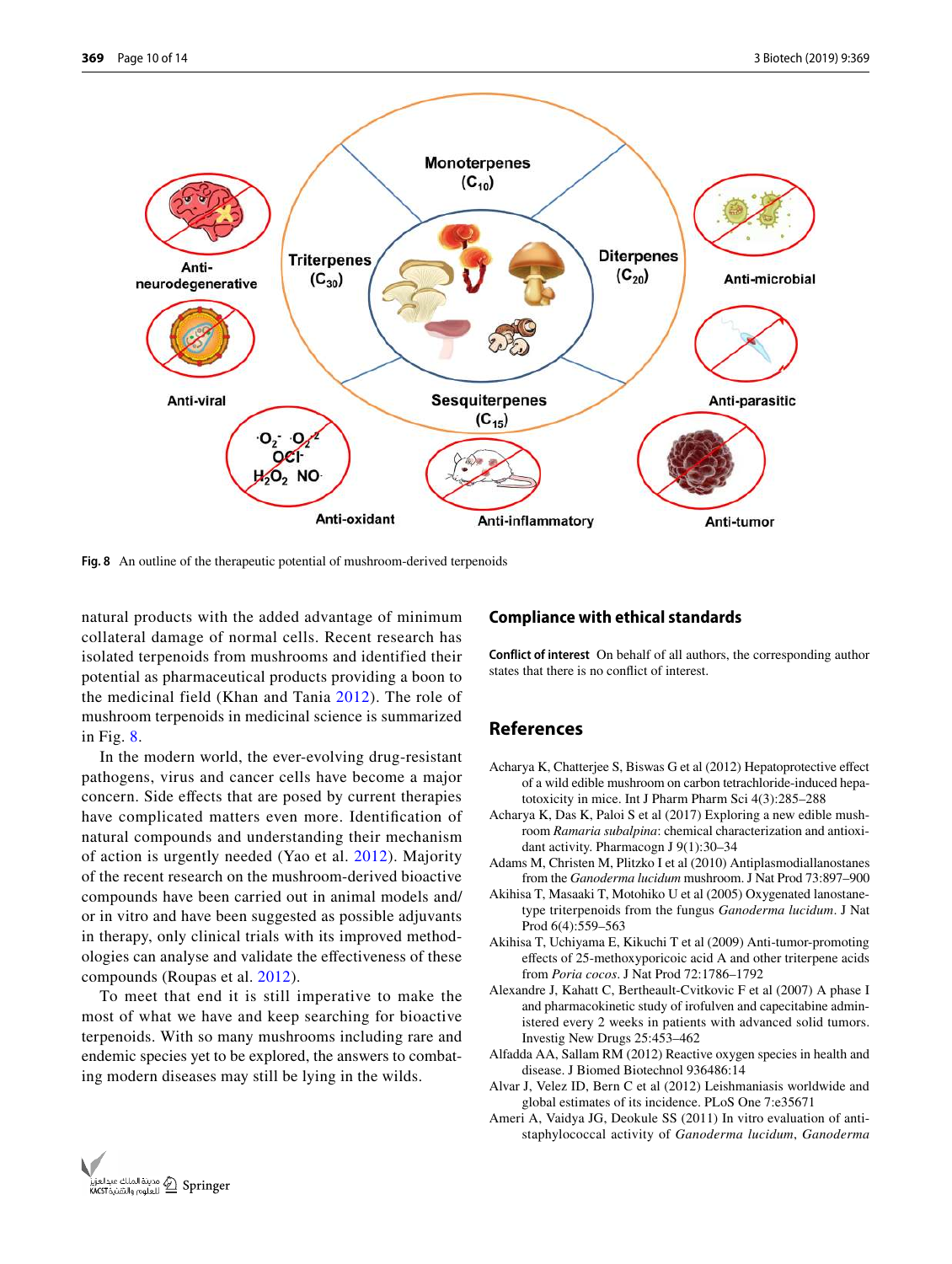*praelongum* and *Ganoderma resinaceum* from Pune, India. Afr J Microbiol Res 5(3):328–333

- <span id="page-10-5"></span>Anke T, Watson WH, Giannetti BM et al (1981) Antibiotics from basidiomycetes XIII the alliacols A and B from *Marasmius alliaceus*. J Antibiot 34(10):1271–1277
- <span id="page-10-22"></span>Anthony MP, Burrows JN, Duparc S et al (2012) The global pipeline of new medicines for the control and elimination of malaria. Malar J 11:316
- <span id="page-10-14"></span>Arpha K, Phosri C, Suwannasai N et al (2012) Astraodoric acids A-D: new lanostane triterpenes from edible mushroom *Astraeus odoratus* and their anti-Mycobacterium tuberculosis H37Ra and cytotoxic activity. J Agric Food Chem 60:9834–9841
- <span id="page-10-20"></span>Asres K, Seyoum A, Veeresham C et al (2005) Naturally derived anti-HIV agents. Phytother Res 19(7):557–581
- <span id="page-10-41"></span>Bhattarai G, Lee YH, Lee NH et al (2012) Fomitoside-K from *Fomitopsis nigra* induces apoptosis of human oral squamous cell carcinomas (YD-10B) via mitochondrial signaling pathway. Biol Pharm Bull 35(10):1711–1719
- <span id="page-10-2"></span>Blackwell M (2011) The fungi: 1, 2, 3…5.1 million species? Am J Bot 98(3):426–438
- <span id="page-10-38"></span>Chang UM, Li CH, Lin L et al (2006) Ganoderiol F, a *Ganoderma* triterpene, induces senescence in hepatoma HepG2 cells. Life Sci 79:1129–1139
- <span id="page-10-39"></span>Chatterjee S, Datta R, Dey A et al (2012) In vivo hepatoprotective activity of ethanolic extract of *Russula albonigra* against carbon tetrachloride-induced hepatotoxicity in mice. Res J Pharm Tech 5(8):1034–1038
- <span id="page-10-35"></span>Chatterjee S, Chatterjee A, Chandra S et al (2016) *Tricholoma giganteum* ameliorates benzo[a]pyrene–induced lung cancer in mice. Int J Pharm Sci Rev Res 7(5):283–290
- <span id="page-10-37"></span>Chen DH, Chen WKD (2003) Determination of ganoderic acids in triterpenoid constituents of *Ganoderma tsugae*. J Food Drug Anal 11:195–201
- <span id="page-10-40"></span>Chen NH, Liu JW, Zhong JJ (2008) Ganoderic acid Me inhibits tumor invasion through down-regulating matrix metalloproteinases 2/9 gene expression. J Pharmacol Sci 108:212–216
- <span id="page-10-36"></span>Cheng CR, Yue QX, Wu ZY et al (2010) Cytotoxic triterpenoids from *Ganoderma lucidum*. Phytochem 71:1579–1585
- <span id="page-10-28"></span>Dasgupta A, Sherpa AR, Acharya K (2014) Phytochemicals screening and antioxidant capacity of polyphenol rich fraction of *Pleurotus flabellatus*. J Chem Pharm Res 6(5):1059–1065
- <span id="page-10-29"></span>Dasgupta A, Dutta AK, Halder A et al (2015) Mycochemicals, phenolic profile and antioxidative activity of a wild edible mushroom from Eastern Himalaya. J Biol Act Prod Nat 5(6):373–382
- <span id="page-10-42"></span>Dasgupta A, Dey D, Ghosh D et al (2019) Astrakurkurone, a sesquiterpenoid from wild edible mushroom, targets liver cancer cells by modulating Bcl2 family proteins. IUBMB Life 71(7):992–1002
- <span id="page-10-17"></span>De Clercq E, Field HJ (2006) Antiviral prodrugs—the development of successful prodrug strategies for antiviral chemotherapy. Br J Pharmacol 147:1–11
- <span id="page-10-34"></span>De Silva DD, Rapior S, Fons F et al (2012) Medicinal mushrooms in supportive cancer therapies: anapproachto anti-cancer effects and putative mechanisms of action—a review. Fungal Divers 55:1–35
- <span id="page-10-18"></span>DeChristopher BA, Loy BA, Marsden MD et al (2012) Designed, synthetically accessible bryostatin analogues potently induce activation of latent HIV reservoirs in vitro. Nat Chem 4:705–710
- <span id="page-10-43"></span>Dings RPM, Laar ESV, Webber J et al (2008) Ovarian tumor growth regression using a combination of vascular targeting agents anginex or topomimetic 0118 and the chemotherapeutic irofulven. Cancer Lett 265:270–280
- <span id="page-10-30"></span>Dudhgaonkar S, Thyagarajan A, Sliva D (2009) Suppression of the inflammatory response by triterpenes isolated from the mushroom *Ganoderma lucidum*. Int Immuno-pharmacol 9(11):1272–1280
- <span id="page-10-13"></span>Duru EM, Cayan TG (2015) Biologically active terpenoids from mushroom origin: a review. Rec Nat Prod 9(4):456–483
- <span id="page-10-31"></span>Duyckaerts C, Delatour B, Potier MC (2009) Classification and basic pathology of Alzheimer's disease. Acta Neuropathol 118:5–36
- <span id="page-10-21"></span>El Dine RS, El Halawany AM, Ma C-M et al (2008) Anti-HIV-1 protease activity of lanostane triterpenes from the Vietnamese mushroom *Ganoderma colossum*. J Nat Prod 71:102–1026
- <span id="page-10-3"></span>El-Mekkawy S, Meselhy MR, Nakamura N et al (1998) Anti-HIV-1 and anti-HIV-1-protease substances from *Ganoderma lucidum*. Phytochem 49(6):1651–1657
- <span id="page-10-16"></span>Fisher K, Phillips C (2009) The ecology, epidemiology and virulence of *Enterococcus*. Microbiol 155:1749–1757
- <span id="page-10-7"></span>Ganesan N, Baskaran R, Velmurugan BK et al (2019) *Antrodia ci*-*nnamomea*-an updated minireview of its bioactive components and biological activity. J Food Biochem. https://doi. [org/10.1111/jfbc.12936](https://doi.org/10.1111/jfbc.12936)
- <span id="page-10-8"></span>Gazzani G, Daglia M, Papetti A (2011) Food components with anticaries activity. Curr Opin Biotechnol 23:153–159
- <span id="page-10-4"></span>Giannetti B, Steglich W (1978) Antibiotics from Basidiomycetes V Merulidial, a new antibiotic from the Basidiomycete *Merulius tremellosus* Fr. J Antibiot 31(8):737–741
- <span id="page-10-10"></span>Gilardoni G, Clericuzio M, Tosi S et al (2007) Antifungal acylcyclopentenediones from fruiting bodies of *Hygrophorus chrysodon*. J Nat Prod 70(1):137–139
- <span id="page-10-12"></span>Giri S, Biswas G, Pradhan P et al (2012) Antimicrobial activities of basidiocarps ofwild edible mushrooms of West Bengal, India. Int J PharmTech Res 4(4):1554–1560
- <span id="page-10-27"></span>Halliwell B (2012) Free radicals and antioxidants: updating a personal view. Nutr Rev 70(5):257–265
- <span id="page-10-26"></span>Halliwell B, Gutteridge JM (1990) Role of free radicals and catalytic metal ions in human diseases: an overview. Methods Enzymol 186:1–85
- <span id="page-10-6"></span>Han J, Chen Y, Bao L et al (2013) Anti-inflammatory and cytotoxic cyathane diterpenoids from the medicinal fungus *Cyathus africanus*. Fitoterapia 84:22–31
- <span id="page-10-9"></span>Harikrishnan R, Balasundaram C, Heo MS (2012) Effect of *Inonotus obliquus* enriched diet on hematology, immune response, and disease protection in kelp grouper, *Epinephelus bruneus* against *Vibrio harveyi*. Aquaculture 344:48–53
- <span id="page-10-1"></span>Hawksworth DL (2012) Global species numbers of fungi: are tropical studies and molecular approaches contributing to a more robust estimate? Biodivers Conserv 21(9):2425–2433
- <span id="page-10-0"></span>He MF, Liu L, Ge W et al (2009) Antiangiogenic activity of *Tripterygium* wilfordii and its terpenoids. J Ethnopharmacol 121(1):61–68
- <span id="page-10-32"></span>Huang NK, Cheng JY, Lai WL et al (2005) *Antrodia camphorata* prevents rat pheochromocytoma cells from serum deprivation induced apoptosis. FEMS Microbiol Lett 244(1):213–219
- <span id="page-10-23"></span>Isaka M, Urarat S, Malipan S et al (2012) Sterostreins F–O, illudalanes and norilludalanes from cultures of the Basidiomycete Stereumostrea BCC22955. Phytochem 79:116–120
- <span id="page-10-15"></span>Isaka M, Chinthanom P, Kongthong S et al (2013) Lanostane triterpenes from cultures of the Basidiomycete *Ganoderma orbiforme* BCC 22324. Phytochem 87:133–139
- <span id="page-10-25"></span>Jin W, Zjawiony JK (2006) 5-Alkylresorcinols from *Merulius incarnatus*. J Nat Prod 69:704–706
- <span id="page-10-11"></span>Johansson M, Sterner O, Labischinski H et al (2001) Coprinol, a new antibiotic cuparane from a *Coprinus* species. Zeitschriftfür Natur Schung C.56(1–2):31–34
- <span id="page-10-19"></span>Kabanov AS, Kosogova TA, Shishkina LN et al (2011) Study of antiviral activity of extracts obtained from basidial fungi against influenza viruses of different subtypes in experiments in vitro and in vivo. Zh Microbiol Epidemiol Immunobiol 1:40–43
- <span id="page-10-24"></span>Kanokmedhakul S, Lekphrom R, Kanokmedhakul K et al (2012) Cytotoxic sesquiterpenes from luminescent mushroom *Neonothopanus nimbi*. Tetrahedron 68:8261–8266
- <span id="page-10-33"></span>Kawagishi H, Zhuang C (2008) Compounds for dementia from *Hericium erinaceum*. Drugs Futur 33(2):149

![](_page_10_Picture_47.jpeg)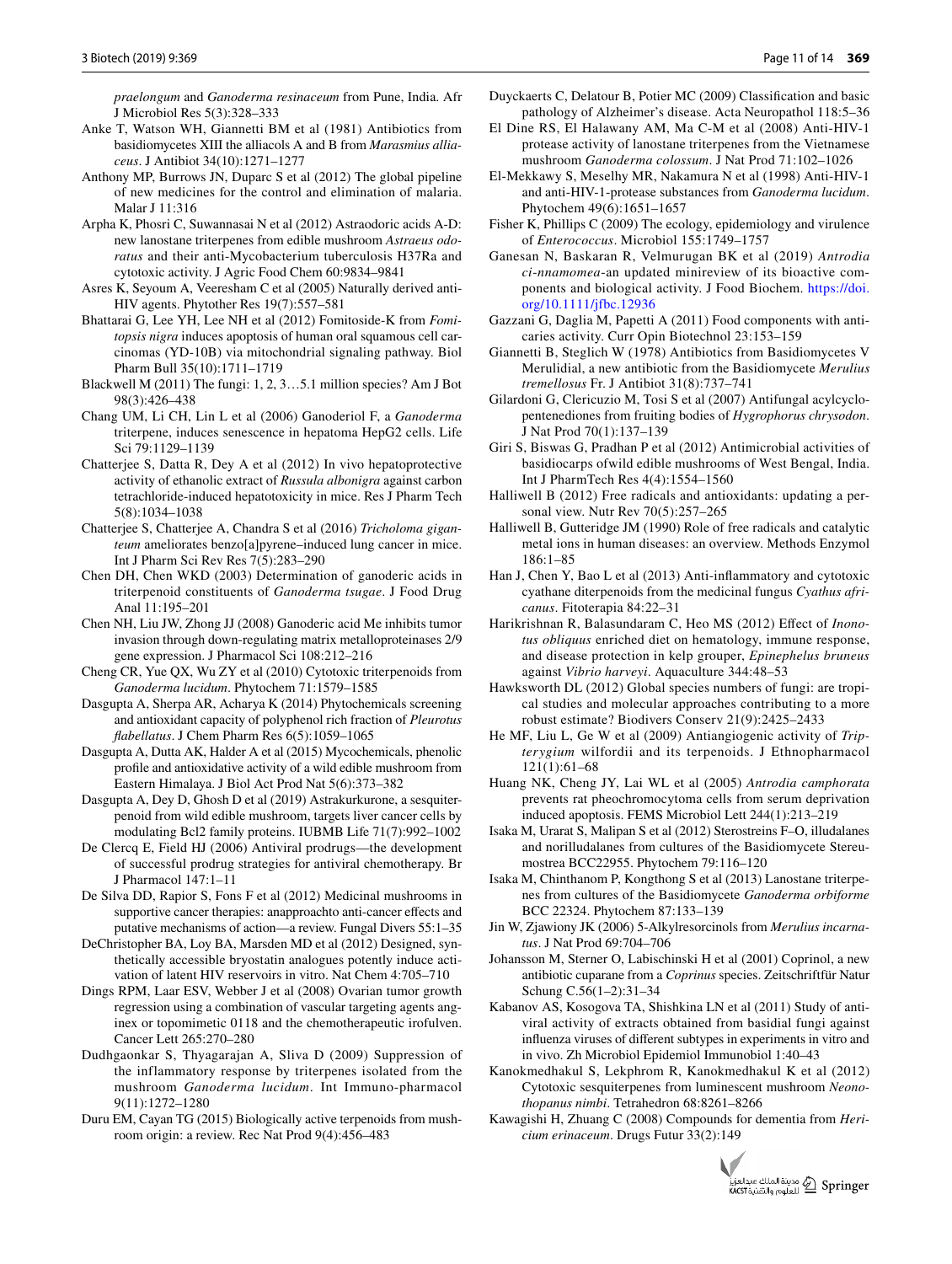- <span id="page-11-39"></span>Kelner MJ, McMorris TC, Rojas RJ et al (2008) Synergy of irofulven in combination with other DNA damaging agents: synergistic interaction with altretamine, alkylating, and platinum-derived agents in the MV522 lung tumor model. Cancer Chem Pharm 63:19–26
- <span id="page-11-40"></span>Khan MA, Tania M (2012) Nutritional and medicinal importance of *Pleurotus* mushrooms: an overview. Food Rev Int 28(3):313–329
- <span id="page-11-32"></span>Kinge TR, Mih AM (2011) Secondary metabolites ofoil palm isolates of *Ganoderma zonatum* Murill. from Cameroon and their cytotoxicity against five human tumor cell lines. Afr J Biotechnol 10(42):8440–8447
- <span id="page-11-7"></span>Komoda Y, Shimizu M, Sonoda Y et al (1989) Ganoderic acid and its derivatives as cholesterol synthesis inhibitors. Chem Pharm Bull 37:531–533
- <span id="page-11-4"></span>Krishna S, Bustamante L, Haynes RK et al (2008) Artemisinins: their growing importance in medicine. Trends Pharmacol Sci 29(10):520–527
- <span id="page-11-16"></span>Kulangara C, Luedin S, Dietz O et al (2012) Cell biological characterization of the malaria vaccine candidate trophozoite exported protein 1. PLoS One 7(10):e46112
- <span id="page-11-11"></span>Lai TK, Biswas G, Chatterjee S et al (2012) Leishmanicidal and anticandidal activity of constituents of Indian edible mushroom *Astraeus hygrometricus*. Chem Biodivers 9:1517–1524
- <span id="page-11-33"></span>Lee IK, Jung JY, Yeom JH et al (2012) Fomitoside K, a new lanostane triterpene glycoside from the fruiting body of *Fomitopsis nigra*. Mycobiol 40(1):76–78
- <span id="page-11-30"></span>Li YB, Liu RM, Zhong JJ (2013) A new ganoderic acid from *Ganodermalucidum* mycelia and its stability. Fitoterapia 84:115–122
- <span id="page-11-29"></span>Lin SB, Li CH, Lee SS et al (2003) Triterpene-enriched extracts from *Ganoderma lucidum* inhibit growth of hepatoma cellsvia suppressing protein kinase C, activating mitogen-activated protein kinases and G2-phase cell cycle arrest. Life Sci 72:2381–2390
- <span id="page-11-0"></span>Lin LT, Chung CY, Hsu WC et al (2015) Saikosaponin b2 is a naturally occurring terpenoid that efficiently inhibits hepatitis C virus entry. J Hepatol 62(3):541–548
- <span id="page-11-14"></span>Liu XT, Winkler AL, Schwan WR, Volk TJ, Rott M et al (2010) Antibacterial compounds from mushrooms II: lanostane triterpenoids and an ergostane steroid with activity against *Bacillus cereus* isolated from *Fomitopsis pinicola*. Planta Med 76(5):464–466
- <span id="page-11-25"></span>Liu LY, Li ZH, Dong ZJ et al (2012) Two novel fomannosane-type sesquiterpenoids from the culture of the basidiomycete *Agrocybe salicacola*. Nat Prod Bioprospecting 2:130–132
- <span id="page-11-2"></span>Long BH, Carboni JM, Wasserman AJ et al (1998) Eleutherobin, a novel cytotoxic agent that induces tubulin polymerization, is similar to paclitaxel (Taxol®). Cancer Res 58(6):1111-1115
- <span id="page-11-22"></span>Lu MK, Cheng JJ, Lai WL et al (2008) Fermented *Antrodia cinnamomea* extract protects rat PC12 cells from serum deprivationinduced apoptosis: the role of the MAPK family. J Agric Food Chem 56(3):865–874
- <span id="page-11-24"></span>Ma BJ, Shen JW, Yu HY, Ruan Y et al (2010) Hericenones and erinacines: stimulators of nerve growth factor (NGF) biosynthesis in *Hericium erinaceus*. Mycol Int J Fungal Biol 1(2):92–98
- <span id="page-11-10"></span>Ma L, Chen H, Dong P et al (2013) Anti-inflammatory and anticancer activities of extracts and compounds from the mushroom *Inonotus obliquus*. Food Chem 139(1–4):503–508
- <span id="page-11-13"></span>Ma K, Ren J, Han J et al (2014) Ganoboninketals A-C, antiplasmodial 3,4-seco-27-norlanostane triterpenes from *Ganoderma boninense* Pat. J Nat Prod 77:1847–1852
- <span id="page-11-18"></span>Mallick S, Dutta A, Dey S et al (2014) Selective inhibition of *Leishmania donovani* by active extracts of wild mushrooms used by the tribal population of India: an in vitro exploration for new leads against parasitic protozoans. Exp Parasitol 138:9–17
- <span id="page-11-19"></span>Mallick S, Dey S, Mandal S et al (2015) A novel triterpene from *Astraeus hygrometricus* induces reactive oxygen species leading to death in *Leishmania donovani*. Futur Microbiol 10:763–789
- <span id="page-11-20"></span>Mallick S, Dutta A, Chaudhuri A et al (2016) Successful therapy of murine visceral Leishmaniasis with astrakurkurone, a

![](_page_11_Picture_23.jpeg)

triterpene isolated from the mushroom Astraeus hygrometricus, involves the induction of protective cell-mediated immunity and TLR9. Antimicrob Agents Chemother 60(5):2696–2708

- <span id="page-11-26"></span>Marcotullio MC, Pagiotti R, Maltese F et al (2006) Neurite outgrowth activity of cyathane diterpenes from *Sarcodon cyrneus*, cyrneines A and B. Planta Med 72(9):819–823
- <span id="page-11-38"></span>McMorris TC (1999) Discovery and development of sesquiterpenoid derived hydroxyl methylacylfulvene: a new anticancer drug. Bioorganic Med Chem 7:881–886
- <span id="page-11-37"></span>McMorris TC, Kelner MJ, Wang W et al (1996) (Hydroxymethyl) acylfulvene: an illudin derivative with superior antitumor properties. J Nat Prod 59:896–899
- <span id="page-11-5"></span>Miles PG, Chang ST (2004) Mushrooms: cultivation, nutritional value, medicinal effect, and environmental impact. CRC Press, Boca Raton
- <span id="page-11-6"></span>Min BS, Gao JJ, Nakamura N (2000) Triterpenes from the spores of *Ganoderma lucidum* and their cytotoxicity against meth-A and LLC tumor cells. Chem Pharm Bull 48(7):1026–1033
- <span id="page-11-15"></span>Misiek M, Hoffmeister D (2012) Sesquiterpene aryl ester natural products in North American *Armillaria* species. Mycol Prog 11:7–15
- <span id="page-11-23"></span>Moldavan MG, Gryganski AP, Kolotushkina OV (2007) Neurotropic and trophic action of lion's mane mushroom *Hericium erinaceus* (Bull.: Fr.) Pers. (Aphyllophoromycetideae) extracts on nerve cells in vitro. Int J Med Mushrooms 9(1):15–28
- <span id="page-11-8"></span>Morigiwa A, Kitabatake K, Fujimoto Y et al (1986) Angiotensin converting enzyme inhibitory triterpenes from *Ganoderma lucidum*. Chem Pharm Bull 34:3025–3028
- <span id="page-11-12"></span>Nagabushan H (2010) Retapamulin: a novel topical antibiotic. Indian J Dermatol Venereol Leprol 76(1):77–79
- <span id="page-11-3"></span>Nakao Y, Yoshida S, Matsunaga S et al (2003) (Z)-sarcodictyin A, a new highly cytotoxic diterpenoid from the soft coral bellonella a lbiflora. J Nat Prod 66(4):524–527
- <span id="page-11-34"></span>Nakata T, Yamada T, Taji S et al (2007) Structure determination of inonotsuoxides A and B and in vivo antitumor promoting activity of inotodiol from the sclerotia of *Inonotus obliquus*. Bioorganic Med Chem 15:257–264
- <span id="page-11-9"></span>Niedermeyer TH, Lindequist U, Mentel R (2005) Antiviral terpenoid constituents of *Ganoderma pfeifferi*. J Nat Prod 68(12):1728–1731
- <span id="page-11-35"></span>Nomura M, Takahashi T, Uesugi A et al (2008) Inotodiol, a lanostane triterpenoid, from *Inonotus obliquus* inhibits cell proliferation through caspase-3-dependent apoptosis. Anticancer Res 28(5A):2691–2696
- <span id="page-11-31"></span>Nonaka Y, Ishibashi H, Nakai M et al (2008) Effects of the antlered form of *Ganoderma lucidum* on tumor growth and metastasis in cyclophosphamide-treated mice. Biosci Biotechnol Biochem 72(6):1399–1408
- <span id="page-11-1"></span>Nwodo JN, Ibezim A, Simoben CV et al (2016) Exploring cancer therapeutics with natural products from African medicinal plants, part II: alkaloids, terpenoids and flavonoids. Anticancer Agents Med Chem 16:108–127
- <span id="page-11-27"></span>Obara Y, Hoshino T, Marcotullio MC et al (2007) Novel cyathane diterpene, cyrneine A, induces neurite outgrowth in a Rac1-dependent mechanism in PC12 cells. Life Sci 80(18):1669–1677
- <span id="page-11-36"></span>Ou YX, Li YY, Qian XM et al (2012) Guanacastane-type diterpenoids from *Coprinus radians*. Phytochem 78:190–196
- <span id="page-11-17"></span>Pandey BD, Pandey K, Kaneko O et al (2009) Relapse of visceral leishmaniasis after miltefosine treatment in a Nepalese patient. Am J Trop Med Hyg 80:580–582
- <span id="page-11-21"></span>Pasinetti GM (2012) Novel role of red wine-derived polyphenols in the prevention of Alzheimer's disease dementia and brain pathology: experimental approaches and clinical implications. Planta Med 78:1614–1619
- <span id="page-11-28"></span>Paterson RRM (2006) *Ganoderma*—A therapeutic fungal biofactory. Phytochem 67:1985–2001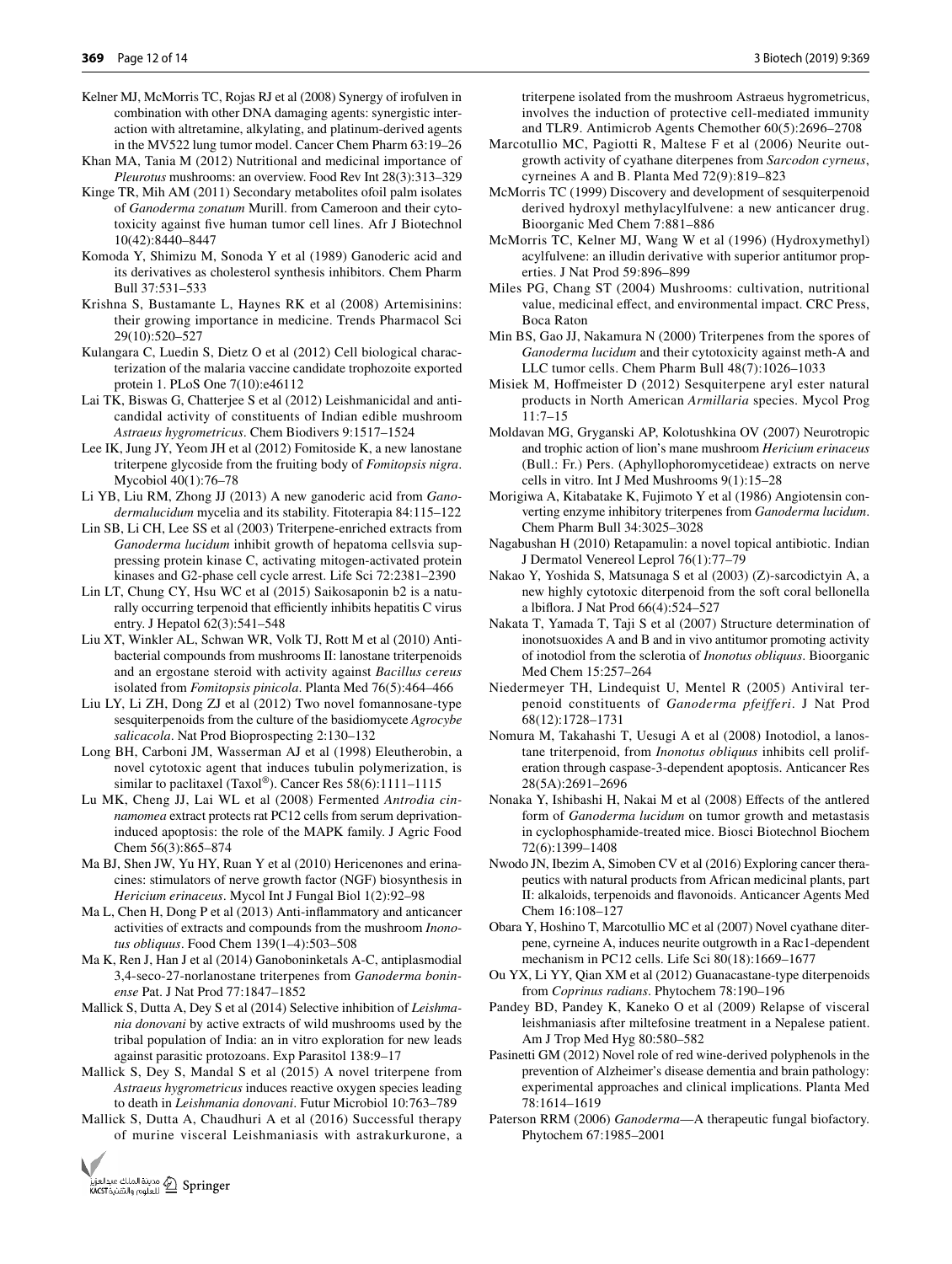- <span id="page-12-8"></span>Paukner S, Riedl R (2017) Pleuromutilins: potent drugs for resistant bugs—mode of action and resistance. Cold Spring Harb Perspect Med 7(1):a027110
- <span id="page-12-25"></span>Petrova RD (2012) New scientific approaches to cancer treatment: can medicinal mushrooms defeat the curse of the century? Int J Med Mushrooms 14(1):1–20
- <span id="page-12-39"></span>Pierson AS, Gibbs P, Richards J et al (2002) A phase II study of Irofulven (MGI 114) in patients with stage IV melanoma. Investig New Drugs 20:357–362
- <span id="page-12-3"></span>Rabi T, Bishayee A (2009) Terpenoids and breast cancer chemoprevention. Breast Cancer Res Treat 115(2):223–239
- <span id="page-12-7"></span>Rahi DK, Malik D (2016) Diversity of mushrooms and their metabolites of nutraceutical and therapeutic significance. J Mycol 2016:7654123
- <span id="page-12-37"></span>Rao YK, Wu AT, Geethangili M et al (2011) Identification of antrocin from *Antrodia camphorata* as a selective and novel class of small molecule inhibitor of Akt/mTOR signalling in metastatic breast cancer MDA-MB-231 cells. Chem Res Toxicol 24(2):238–245
- <span id="page-12-0"></span>Raskin I, Ripoll C (2004) Can an apple a day keep the doctor away? Curr Pharm Des 10(27):3419–3429
- <span id="page-12-6"></span>Rathee S, Rathee D, Rathee D et al (2012) Mushrooms as therapeutic agents. Braz J Pharmacogn 22(2):459–474
- <span id="page-12-40"></span>Raymond E, Kahatt C, Rigolet MH et al (2004) Characterization and multiparameter analysis of visual adverse events in irofulven single-agent phase I and II trials. Clin Cancer Res 10(22):7566–7574
- <span id="page-12-42"></span>Roupas P, Keogh J, Noakes M et al (2012) The role of edible mushrooms in health: evaluation of the evidence. J Funct Foods 4:687–709
- <span id="page-12-22"></span>Salmon DP (2012) Neuropsychological features of mild cognitive impairment and preclinical Alzheimer's disease. Curr Top Behav Neurosci 10:187–212
- <span id="page-12-12"></span>Sato N, Zhang Q, Ma C-M et al (2009) Anti-human immunodeficiency virus-1 protease activity of new lanostane- type triterpenoids from *Ganoderma sinense*. Chem Pharm Bull 57:1076–1080
- <span id="page-12-1"></span>Schmidt B, Ribnicky DM, Poulev A et al (2008) A natural history of botanical therapeutics. Metabolism 57:S3–S9
- <span id="page-12-38"></span>Schobert R, Knauer S, Seibt S et al (2011) Anticancer active illudins: recent developments of a potent alkylating compound class. Curr Med Chem 18(6):790–807
- <span id="page-12-10"></span>Schuffler A, Wollinsky B, Anke T et al (2012) Isolactarane and sterpurane sesquiterpenoids from the basidiomycete *Phlebiauda*. J Nat Prod 75(7):1405–1408
- <span id="page-12-24"></span>Shi XW, Liu L, Gao JM et al (2011) Cyathane diterpenes from Chinese mushroom *Sarcodon scabrosus* and their neurite outgrowth promoting activity. Eur J Med Chem 46(7):3112–3117
- <span id="page-12-27"></span>Sliva D (2003) *Ganoderma lucidum* (Reishi) in cancer treatment. Integr Cancer Ther 2:358–364
- <span id="page-12-2"></span>Souza AB, Martins CH, Souza MG et al (2011) Antimicrobial activity of terpenoids from Copaifera langsdorffii Desf. against cariogenic bacteria. Phytother Res 25(2):215–220
- <span id="page-12-16"></span>Souza-Fagundes EM, Cota BB et al (2010) In vitro activity of hypnophilin from *Lentinus strigosus*: a potential prototype for Chagas disease and leishmaniasis chemotherapy. Braz J Med Biol Res 43:1054–1061
- <span id="page-12-9"></span>Stanikunaite R, Radwan MM, Trappe JM et al (2008) Lanostane-type triterpenes from the mushroom *Astraeus pteridis* with antituberculosis activity. J Nat Prod 71:20772079
- <span id="page-12-18"></span>Sultana SS, Ghosh J, Chakraborty S et al (2018) Selective in vitro inhibition of Leishmania donovani by a semi-purified fraction of wild mushroom *Grifola frondosa*. Exp Parasitol 192:73–84
- <span id="page-12-14"></span>Sundar S, Pandey K, Thakur CP et al (2014) Efficacy and safety of amphotericin B emulsion versus liposomal formulation in Indian patients with visceral leishmaniasis: a randomized, open-label study. PLoS Negl Trop Dis 8:e3169
- <span id="page-12-33"></span>Taji S, Yamada T, In Y et al (2007) Three new lanostane triterpenoids from *Inonotus obliquus*. Helv Chim Acta 90:2047–2057
- <span id="page-12-34"></span>Taji S, Yamada T, Tanaka R (2008a) Three new lanostane triterpenoids, inonotsutriols A, B and C from *Inonotus obliquus*. Helv Chim Acta 91:1513–1524
- <span id="page-12-36"></span>Taji S, Yamada T, Wada S et al (2008b) Lanostane-type triterpenoids from the sclerotia of *Inonotus obliquus* possessing anti-tumor promoting activity. Eur J Med Chem 43(11):2373–2379
- <span id="page-12-35"></span>Tanaka R, Toyoshima M, Yamada T (2011) New lanostane triterpenoids, inonotsutriols D, and E from *Inonotus obliquus*. Phytochem Lett 4(3):328–332
- <span id="page-12-28"></span>Tang W, Liu JW, Zhao WM et al (2006) Ganoderic acid T from *Ganoderma lucidum* mycelia induces mitochondria mediated apoptosis in lung cancer cells. Life Sci 80:205–211
- <span id="page-12-11"></span>Teplyakova TV, Psurtseva NV, Kosogova TA et al (2012) Antiviral activity of polyporoid mushrooms (higher Basidiomycetes) from Altai Mountains (Russia). Int J Med Mushrooms 14(1):37–45
- <span id="page-12-19"></span>Thetsrimuang C, Khammuang S, Sarnthima R (2011) Antioxidant activity of crude polysaccharides from edible fresh and dry mushroom fruiting bodies of *Lentinus* sp. strain RJ-2. Int J Pharmacol 7:58–65
- <span id="page-12-23"></span>Ueda K, Tsujimori M, Kodani S et al (2008) An endoplasmic reticulum (ER) stress-suppressive compound and its analogues from the mushroom *Hericium erinaceum*. Bioorganic Med Chem 16:9467–9470
- <span id="page-12-17"></span>Valadares DG, Duarte MC, Oliveira JS et al (2011) Leishmanicidal activity of the *Agaricus blazei* Murill in different *Leishmania* species. Parasitol Int 60:357–363
- <span id="page-12-5"></span>Vidal V, Pottera O, Louvel S et al (2011) Library-based discovery and characterization of daphnane diterpenes as potent and selective HIV inhibitors in Daphne gnidium. J Nat Prod 75(3):414–419
- <span id="page-12-20"></span>Wang Y, Bao L, Liu D et al (2012) Two new sesquiterpenes and six nor sesquiterpenes from the solid culture of the edible mushroom *Flammulina velutipes*. Tetrahedron 68:3012–3018
- <span id="page-12-32"></span>Watanabe K, Shuto T, Sato M et al (2011) Lucidenic acids-rich extract from antlered form of *Ganoderma lucidum* enhances TNFα induction in THP-1 monocytic cells possibly via its modulation of MAP kinases p38 and JNK. Biochem Biophys Res Commun 408(1):18–24
- <span id="page-12-4"></span>Weaver BA (2014) How taxol/paclitaxel kills cancer cells. Mol Biol Cell 25(18):2677–2681
- <span id="page-12-29"></span>Weng CJ, Yen GC (2010) The in vitro and in vivo experimental evidences disclose the chemo-preventive effects of *Ganoderma lucidum* on cancer invasion and metastasis. Clin Exp Metastasis 27:361–369
- <span id="page-12-31"></span>Weng CJ, Chau CF, Chen KD et al (2007) The anti-invasive effect of lucidenic acids isolated from a new *Ganoderma lucidum* strain. Mol Nutr Food Res 51(12):1472–1477
- <span id="page-12-15"></span>World Health Organization (2010) Control of the leishmaniasis: report of a meeting of the WHO Expert Committee on the Control of Leishmaniasis. World Health Organ, Geneva
- <span id="page-12-13"></span>World Health Organization (2015) Leishmaniasis fact sheet 375. World Health Organizatio, Geneva
- <span id="page-12-26"></span>Wu GS, Lu JJ, Guo JJ et al (2012) Ganoderic acid DM, a natural triterpenoid, induces DNA damage, G1 cell cycle arrest and apoptosis in human breast cancer cells. Fitoterapia 83(2):408–414
- <span id="page-12-30"></span>Xu K, Liang X, Gao F et al (2010) Anti-metastatic effect of ganoderic acid T in vitro through inhibition of cancer cell invasion. Process Biochem 45:1261–1267
- <span id="page-12-21"></span>Xu Z, Yan S, Bietal K (2013) Isolation and identification of a new antiinflammatory cyathane diterpenoid from the medicinal fungus *Cyathus hookeri* Berk. Fitoterapia 86(1):159–162
- <span id="page-12-41"></span>Yao X, Li G, Xu H (2012) Chaotian Lü1 inhibition of the JAK-STAT3 signalling pathway by ganoderic acid A enhances chemo-sensitivity of HepG2 cells to Cisplatin. Planta Med 78:1740–1748

![](_page_12_Picture_45.jpeg)